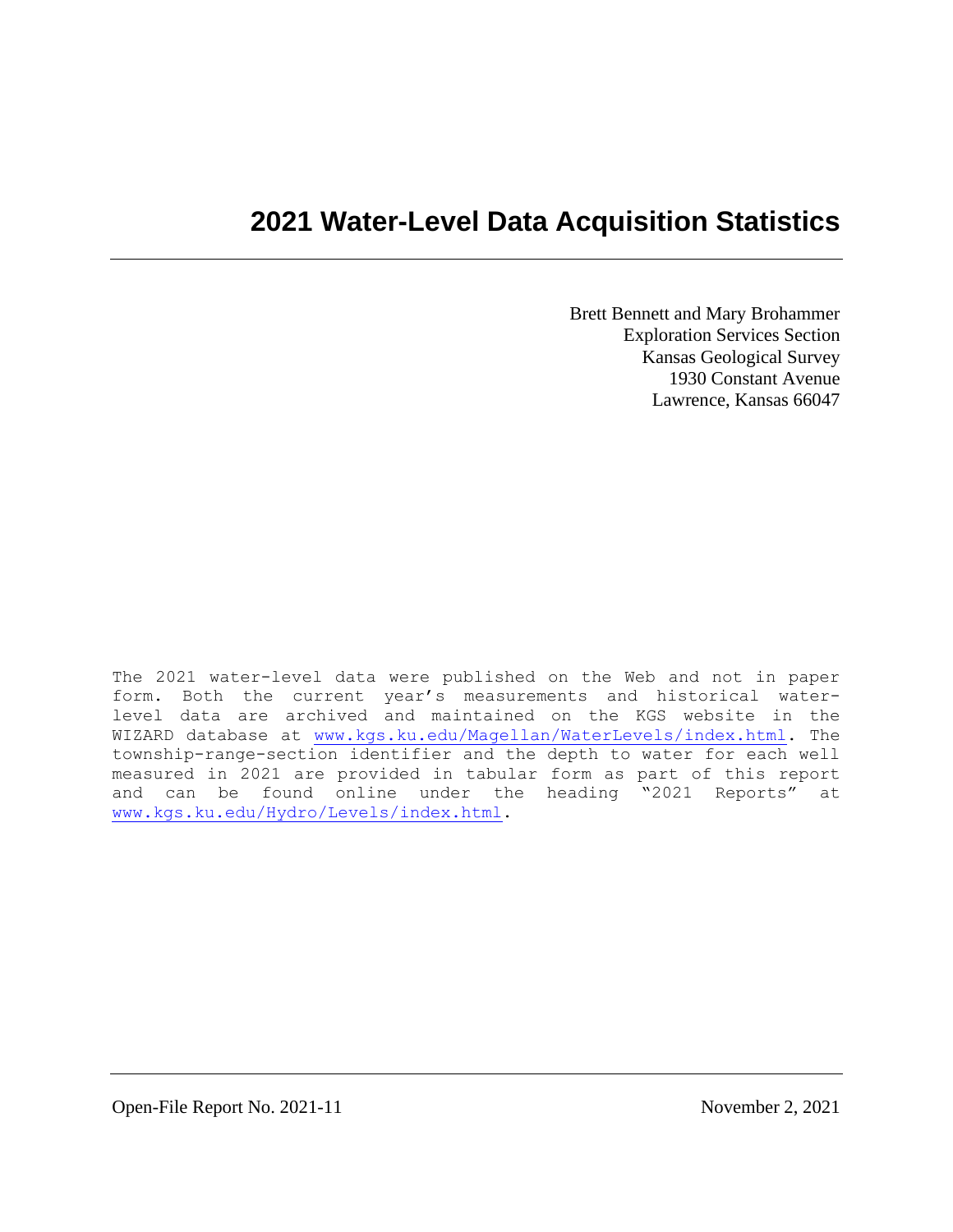# **2021 Water-Level Data Acquisition Statistics**

#### **Summary**

The Kansas Geological Survey (KGS) and the Division of Water Resources (DWR), Kansas Department of Agriculture, successfully completed the field-measurement phase of the 2021 annual cooperative water-level measurement program prior to March 1, 2021. The annual program is designed to regionally sample the High Plains aquifer in Kansas so trends can be established and evaluated for effective incorporation into water-resource management strategies. Water levels were recorded in 96.1% of the 1,419 network wells in 2021. The KGS measured 581 wells and the three DWR offices (Garden City, Stafford, and Stockton) measured 838 wells. Data acquisition by KGS staff was completed in January.

A spatial analysis of the 2020 annual network well distribution identified a number of locations that required additional water-level data to permit continuous and uniform sampling of the High Plains aquifer. Researchers then identified wells in these locations that have sufficient construction and historical information and landowner cooperation to attempt a water-level measurement. Of the 9 wells designated to replace existing wells or fill gaps in the network, 9 were measured and have been incorporated into the network for 2022. They will be measured in future measurement campaigns unless the wells become unreliable or are plugged. Yearly geostatistical studies will define undersampled areas and assist in selecting optimum locations for replacement wells to eliminate holes in the hexagonal network used to assure uniform sampling of the aquifer.

| <b>January 2021 Acquisition</b>             | <b>KGS</b> | <b>DWR</b> | <b>Total</b> |
|---------------------------------------------|------------|------------|--------------|
|                                             |            |            |              |
| Number of network wells in 2021             | 581        | 838        | 1,419        |
| Number of counties                          | 16         | 32         | 48           |
|                                             |            |            |              |
| 2021 provisional (new) wells                | 6          | 3          | 9            |
| # provisional wells measured                | 6          | 3          | 9            |
|                                             |            |            |              |
| # wells successfully measured               | 566        | 798        | 1,364        |
| # wells $MIA*$                              | 15         | 40         | 55           |
|                                             |            |            |              |
| # wells measured for quality assurance (QA) | 56         |            | 56           |
| # wells targeted for removal                | 0          | $\theta$   | $\Omega$     |
|                                             |            |            |              |

\*Wells with zero depth reading or where measurement failed.

### **KGS Field Crew, January 2021**

Joe Anderson, Rex Buchanan, Erik Knippel, Jeff Lawler, Rick Miller, Ed Reboulet, Connor Umbrell, Brett Wedel, and Brownie Wilson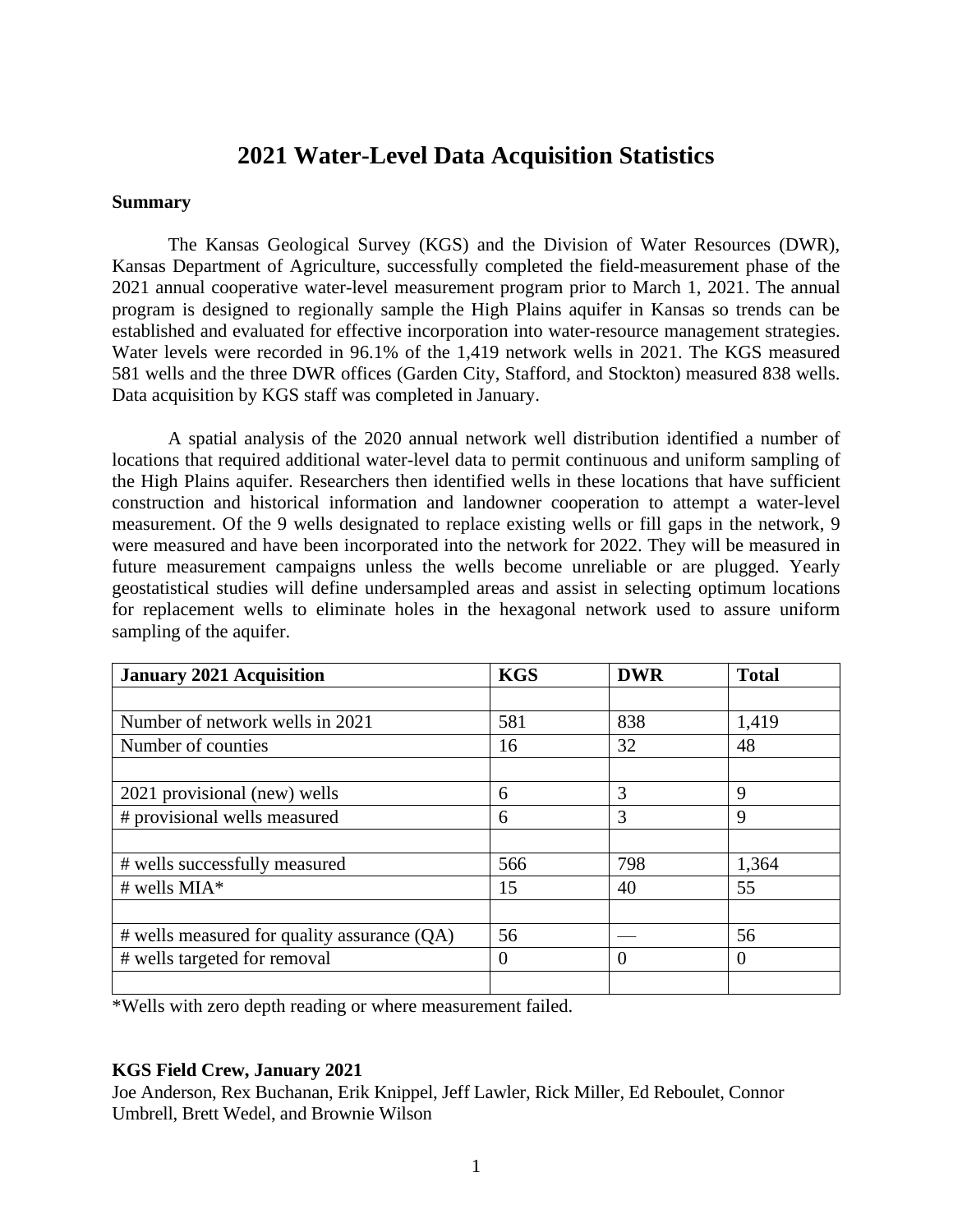|                                    | w снэ висаэсн са ні <i>2</i> 020 |                |                |
|------------------------------------|----------------------------------|----------------|----------------|
| <b>Type of Well</b>                | <b>KGS</b>                       | <b>DWR</b>     | <b>Total</b>   |
| Irrigation                         | 484                              | 623            | 1,107          |
| Unused (monitor or abandoned)      | 69                               | 152            | 221            |
| <b>Stock</b>                       | 12                               | 47             | 59             |
| Household                          | 5                                | $\overline{2}$ | $\overline{7}$ |
|                                    |                                  |                |                |
| <b>Depth to Water</b>              |                                  |                |                |
| Less than 100 ft                   | 124                              | 526            | 650            |
| 100 to 200 ft                      | 277                              | 187            | 464            |
| 200 to 300 ft                      | 144                              | 51             | 195            |
| More than 300 ft                   | 21                               | 34             | 55             |
|                                    |                                  |                |                |
| <b>Drill Depth of Well</b>         |                                  |                |                |
| Unknown                            | 52                               | 97             | 149            |
| Less than 100 ft                   | 49                               | 264            | 313            |
| 100 to 200 ft                      | 119                              | 237            | 356            |
| 200 to 300 ft                      | 183                              | 122            | 305            |
| 300 to 400 ft                      | 88                               | 39             | 127            |
| More than 400 ft                   | 90                               | 79             | 169            |
|                                    |                                  |                |                |
| <b>Measurement Characteristics</b> |                                  |                |                |
| Oil on the water                   | 44 (7.5%)                        | 52 (6.2%)      | 96 (6.7%)      |
| Difficult measurement              |                                  |                |                |
| (restrictions, snags, catches)     | 22 (3.7%)                        | 21(2.5%)       | 43 (3.0%)      |

**Wells Measured in 2020**

In-field confidence in a particular measurement was qualitatively determined through inspection of chalk cut while general accuracy was quantitatively appraised using historical and local trends.

| <b>Measurement Confidence</b>      |            |            |              |  |  |  |  |  |
|------------------------------------|------------|------------|--------------|--|--|--|--|--|
| <b>Wells Measured Only</b>         | <b>KGS</b> | <b>DWR</b> | <b>Total</b> |  |  |  |  |  |
| Once                               | 523        | 750        | 1,273        |  |  |  |  |  |
| Twice                              | 41         | 37         | 78           |  |  |  |  |  |
| Three times                        | 2          | 11         | 13           |  |  |  |  |  |
| Four times                         | 0          | $\theta$   | $\theta$     |  |  |  |  |  |
|                                    |            |            |              |  |  |  |  |  |
| <b>Total Measurements</b>          |            |            |              |  |  |  |  |  |
| Primary and Quality Assurance (QA) | 692        | 873        | 1,565        |  |  |  |  |  |
|                                    |            |            |              |  |  |  |  |  |
| <b>Measurements Judged</b>         |            |            |              |  |  |  |  |  |
| Excellent                          | 514        | 670        | 1,184        |  |  |  |  |  |
| Good                               | 41         | 104        | 145          |  |  |  |  |  |
| Fair                               | 16         | 55         | 71           |  |  |  |  |  |

# Measurement Confident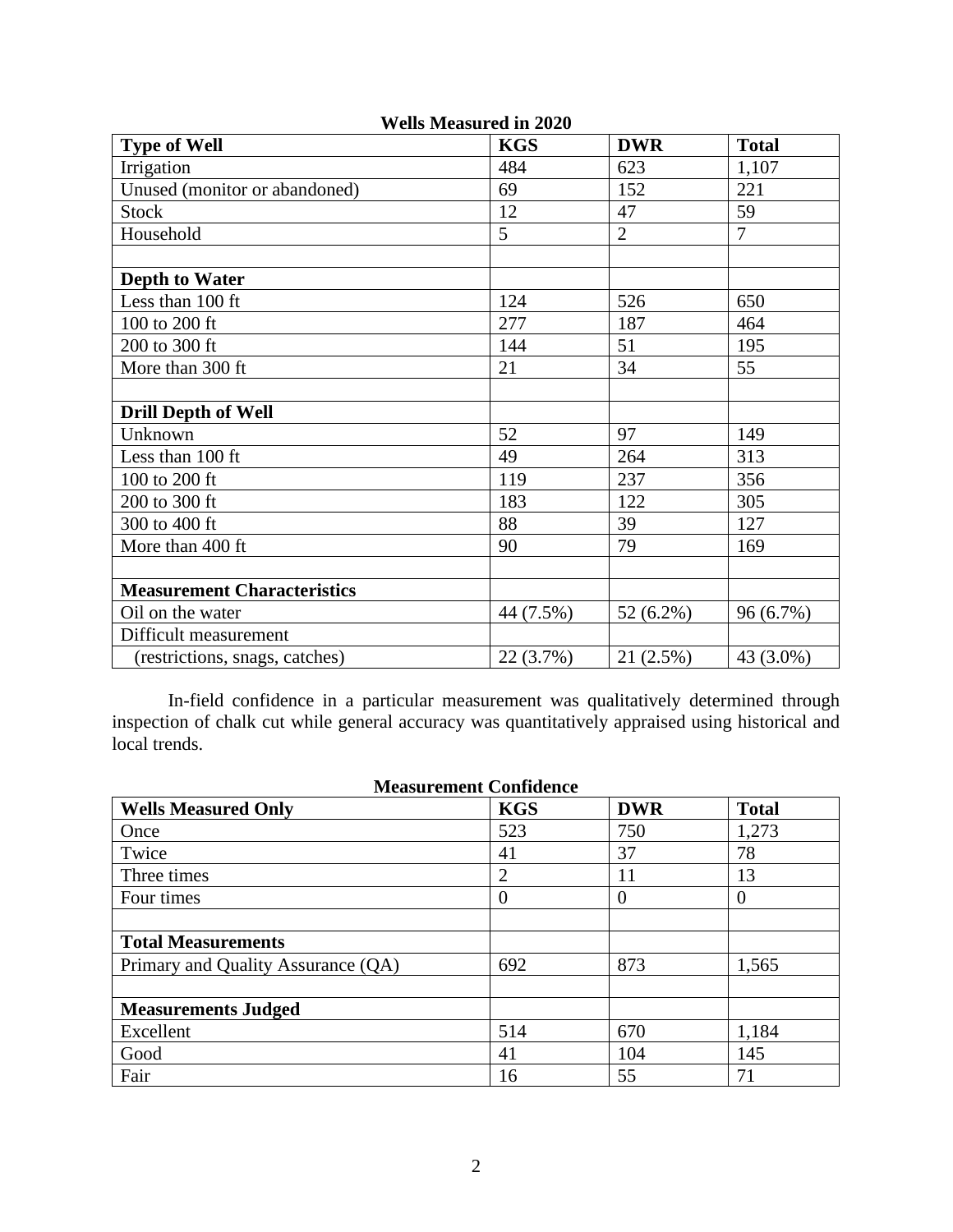# **2021 Provisional Wells**

**KGS** (6 new wells—6 measured)

| 32S 39W 18BDD 01 | Morton         |
|------------------|----------------|
| 28S 40W 08CDD 01 | Stanton        |
| 29S 39W 20BCC 01 | Stanton        |
| 35S 37W 08CBB 01 | <b>Stevens</b> |
| 07S 36W 13BBC 01 | <b>Thomas</b>  |
| 15S 39W 32ADD 01 | Wallace        |

**DWR** (3 new wells—3 measured)

| 25S 28W 11CCC 01 | Gray     |
|------------------|----------|
| 27S 29W 12DCC 01 | Gray     |
| 09S 26W 32BDC 01 | Sheridan |

# **Wells Tagged in 2021 for Removal from the Network and Reason**

**KGS** (0 wells)

**DWR** (0 wells)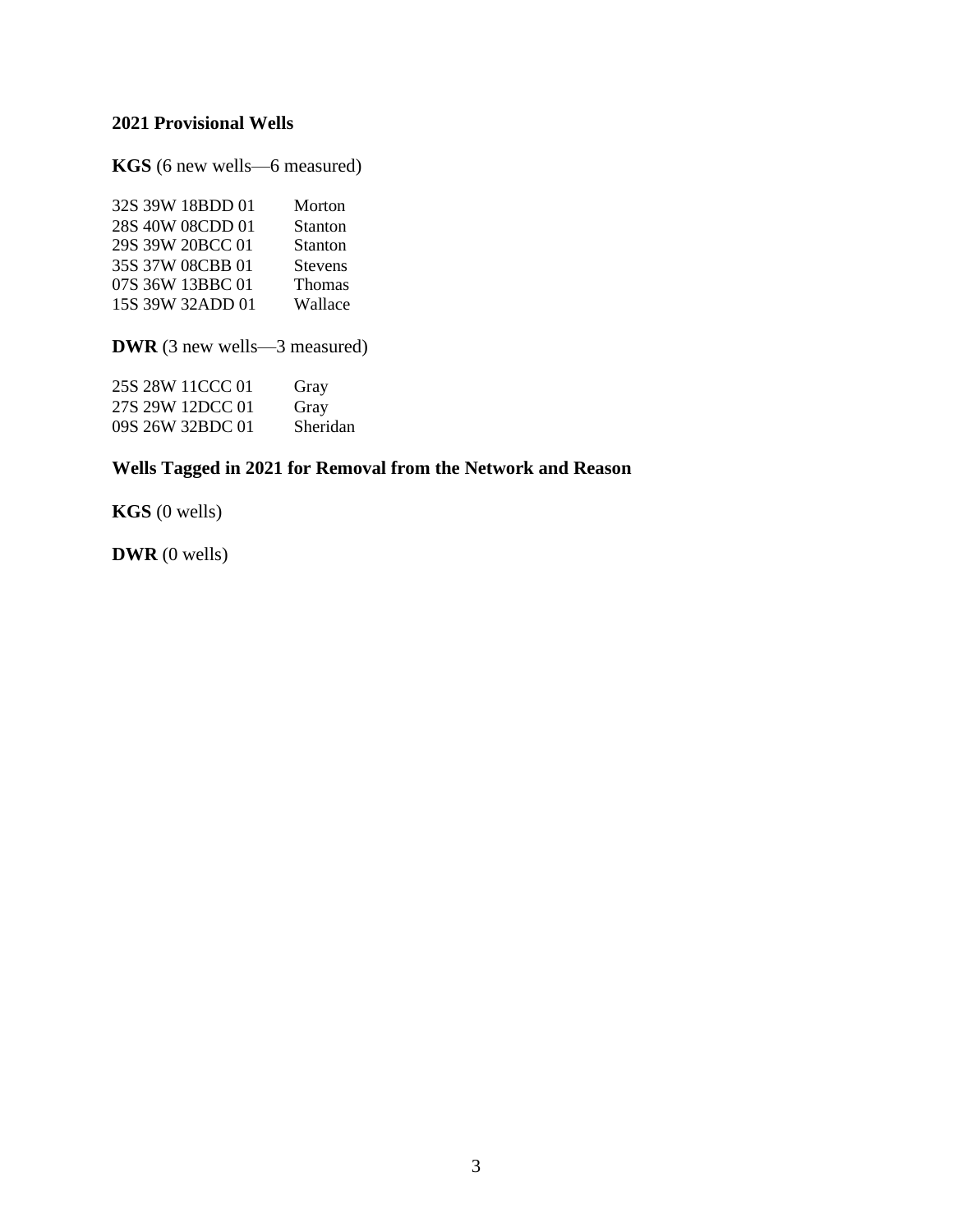## **Appendices**

The two appendices to this report are summary tables.

- Appendix A Contains a summary of information for all wells measured by the KGS. This appendix includes county, well legal description (ID), and 2021 depth of water below ground surface (BGS). Quality Assurance measurements (QA), Provisional wells (PROV), No Measurement Taken (NMT), and Unable to Measure (UTM) are also identified.
- Appendix B Contains a summary of information for all wells measured by the DWR. This appendix includes county, well legal description (ID), and 2021 depth of water below ground surface (BGS). Provisional wells (PROV), No Measurement Taken (NMT), and Unable to Measure (UTM) are also identified.

Both the current year's measurements and historical water-level data are archived and maintained at the KGS in a centralized database (WIZARD) that can be accessed at the KGS website at [www.kgs.ku.edu/Magellan/WaterLevels/index.html.](http://www.kgs.ku.edu/Magellan/WaterLevels/index.html) The township-range-section identifier and the water level for each well measured are also provided in tabular form as part of this report, which can be found online at [www.kgs.ku.edu/Hydro/Levels/index.html](http://www.kgs.ku.edu/Hydro/Levels/index.html) under the heading "2021 Reports."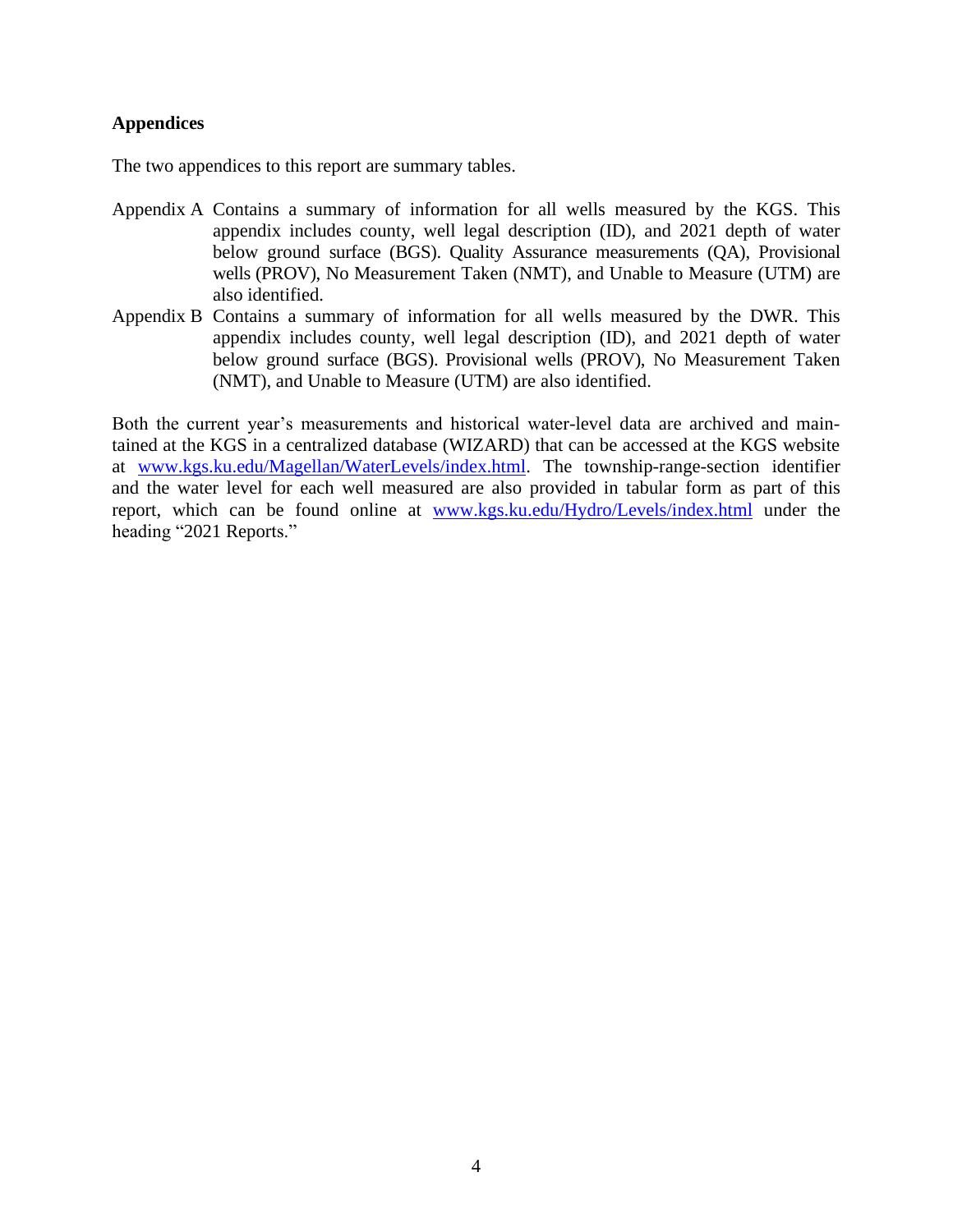### **APPENDIX A**

#### **Water Levels in Wells Measured by the KGS by County, 2021 Including Provisional Well (PROV), Quality Assurance (QA) Measurements, No Measurement Taken (NMT), and Unable to Measure (UTM)**

|                                                                                                             |        | Well ID Communicate Level QA Meas Well ID Communicate Level QA Meas                             |        |  |
|-------------------------------------------------------------------------------------------------------------|--------|-------------------------------------------------------------------------------------------------|--------|--|
| CHEYENNE COUNTY                                                                                             |        | CLARK COUNTY                                                                                    |        |  |
|                                                                                                             |        |                                                                                                 |        |  |
|                                                                                                             |        | 01S 38W 02CDC 01 ------ 27.13<br>01S 38W 08DCC 01 ------ 14.75<br>30S 24W 08DBA 01 ------ 66.60 |        |  |
| 01S 38W 30CAB 01 ------ 11.85<br>01S 39W 25CBC 01 ------ 9.73 FORD COUNTY<br>02S 37W 17CDD 01 ------ 216.70 |        |                                                                                                 |        |  |
|                                                                                                             |        |                                                                                                 |        |  |
|                                                                                                             |        |                                                                                                 |        |  |
|                                                                                                             |        |                                                                                                 |        |  |
|                                                                                                             |        |                                                                                                 |        |  |
|                                                                                                             |        |                                                                                                 |        |  |
|                                                                                                             |        |                                                                                                 |        |  |
|                                                                                                             |        |                                                                                                 |        |  |
|                                                                                                             |        |                                                                                                 |        |  |
|                                                                                                             |        |                                                                                                 |        |  |
|                                                                                                             |        |                                                                                                 |        |  |
|                                                                                                             |        |                                                                                                 |        |  |
|                                                                                                             |        |                                                                                                 |        |  |
|                                                                                                             |        |                                                                                                 |        |  |
|                                                                                                             |        |                                                                                                 |        |  |
|                                                                                                             |        |                                                                                                 |        |  |
|                                                                                                             |        |                                                                                                 |        |  |
|                                                                                                             |        |                                                                                                 |        |  |
|                                                                                                             |        |                                                                                                 |        |  |
|                                                                                                             |        |                                                                                                 |        |  |
|                                                                                                             |        |                                                                                                 |        |  |
|                                                                                                             |        |                                                                                                 |        |  |
|                                                                                                             |        |                                                                                                 |        |  |
|                                                                                                             |        |                                                                                                 |        |  |
|                                                                                                             |        |                                                                                                 |        |  |
|                                                                                                             |        |                                                                                                 |        |  |
|                                                                                                             |        |                                                                                                 |        |  |
|                                                                                                             |        |                                                                                                 |        |  |
|                                                                                                             |        |                                                                                                 |        |  |
|                                                                                                             |        |                                                                                                 |        |  |
|                                                                                                             |        |                                                                                                 |        |  |
|                                                                                                             |        |                                                                                                 |        |  |
|                                                                                                             |        |                                                                                                 |        |  |
|                                                                                                             |        |                                                                                                 |        |  |
|                                                                                                             |        |                                                                                                 |        |  |
|                                                                                                             |        |                                                                                                 |        |  |
|                                                                                                             |        |                                                                                                 |        |  |
| 05S 38W 13BAD 01 ------                                                                                     | 93.40  | 28S 22W 32BAB 01 ------ 136.60                                                                  |        |  |
| 05S 38W 22ACB 01 ------                                                                                     | 115.18 | 28S 23W 18BAB 01 --QA-- 160.08 * 160.09                                                         |        |  |
| $05S$ 39W 06DAA 01 ------                                                                                   | 228.69 | 28S 24W 08DCC 01 ------ 164.15                                                                  |        |  |
| 05S 39W 11CBC 01 ------                                                                                     | 170.53 | 28S 24W 22CDA 01 ------                                                                         | 129.32 |  |
| 05S 39W 25CDA 01 ------                                                                                     | 149.67 | 28S 24W 35CAB 01 ------                                                                         | 121.97 |  |
| 05S 40W 14BCD 01 ------                                                                                     | 244.86 | 28S 25W 06ABB 01 ------                                                                         | 171.90 |  |
| $05S$ 40W 18ADB 01 ------                                                                                   | 251.88 | 28S 25W 19BBB 01 ------                                                                         | 168.95 |  |
| 05S 40W 27BBA 01 ------                                                                                     | 230.66 | 28S 26W 06ABB 01 ------                                                                         | 201.10 |  |
| 05S 41W 34CBB 01 ------                                                                                     | 215.77 | 28S 26W 13CAA 01 ------                                                                         | 163.80 |  |
| 05S 42W 04AAB 01 ------                                                                                     | 18.96  | 29S 21W 05BBB 01 ------                                                                         | 111.60 |  |
| 05S 42W 14DCC 01 ------ 146.47                                                                              |        | 29S 21W 20CAD 01 ------                                                                         | 147.90 |  |
|                                                                                                             |        | 29S 22W 17DAD 01 ------                                                                         | 143.40 |  |
|                                                                                                             |        | 29S 22W 36ACA 01 ------ 147.70                                                                  |        |  |
|                                                                                                             |        | 29S 23W 16DDB 01 ------ 216.10                                                                  |        |  |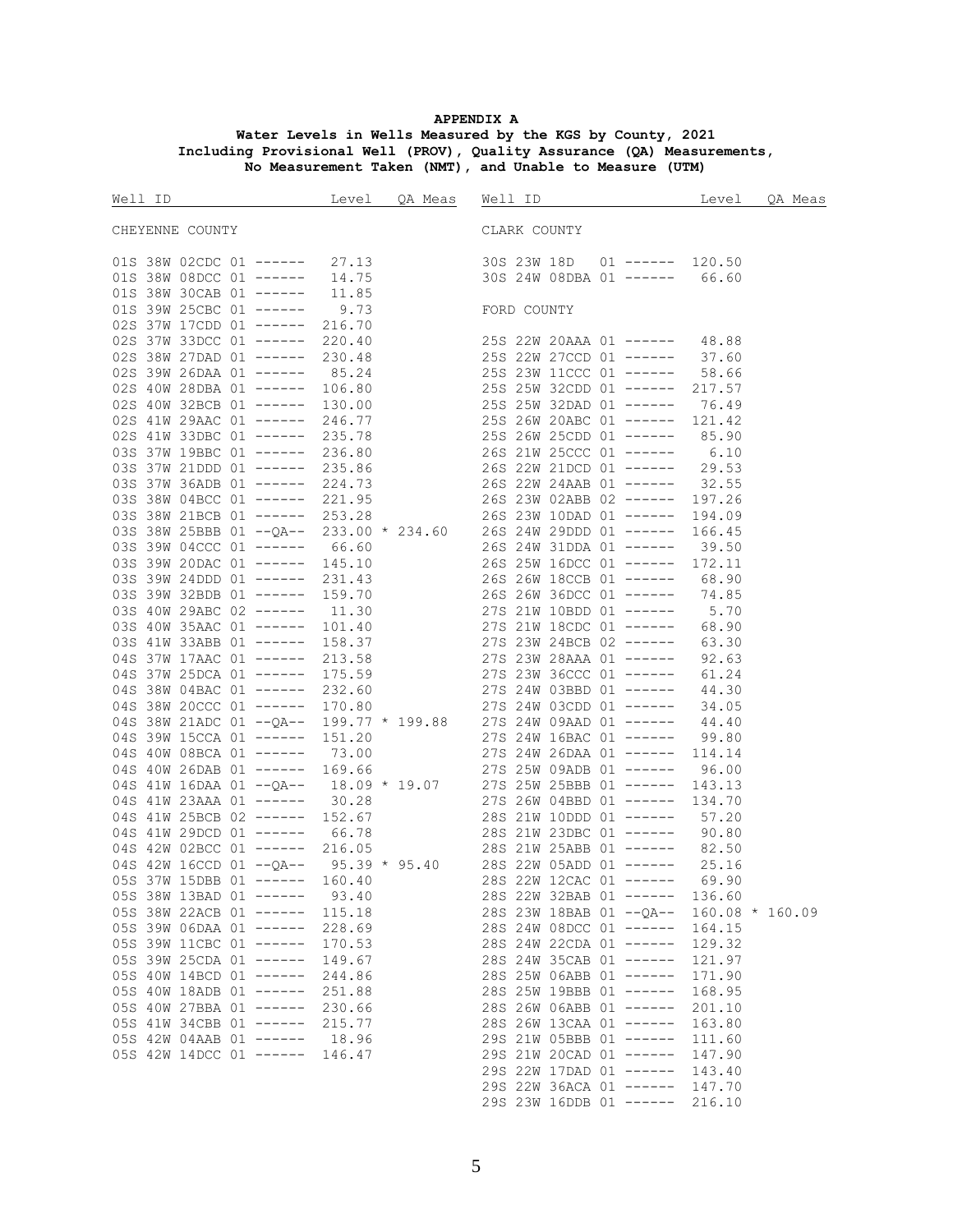| Well ID                                                                       |       | Level QA Meas Well ID Level QA Meas                                                                                                                                                                                                          |        |  |
|-------------------------------------------------------------------------------|-------|----------------------------------------------------------------------------------------------------------------------------------------------------------------------------------------------------------------------------------------------|--------|--|
|                                                                               |       |                                                                                                                                                                                                                                              |        |  |
| 29S 24W 01ABA 01 ------ 162.99 LOGAN COUNTY<br>29S 24W 13BCA 01 ------ 124.84 |       |                                                                                                                                                                                                                                              |        |  |
|                                                                               |       |                                                                                                                                                                                                                                              |        |  |
|                                                                               |       |                                                                                                                                                                                                                                              |        |  |
|                                                                               |       | 295 24W 13BAA 01 ------ 163.55<br>29S 25W 10BBBC01 ------ 177.05<br>29S 26W 29ABB 01 ------ 136.16<br>29S 26W 36BBB 02 ------ 55.19<br>11S 32W 36ABA 01 ------ 63.60<br>11S 32W 31CCD 01 ------ 63.60<br>11S 32W 31CCD 01 ------ 63.60<br>11 |        |  |
|                                                                               |       |                                                                                                                                                                                                                                              |        |  |
|                                                                               |       |                                                                                                                                                                                                                                              |        |  |
|                                                                               |       | 33W 10BDD 01 ----- 117.69<br>118 33W 10BDD 01 ----- 117.69<br>118 33W 28ADA 01 ----- 110.80<br>118 34W 13AAB 01 ----- 142.64<br>118 34W 13AAB 01 ----- 142.64<br>118 34W 16CDB 01 ----- 116.25                                               |        |  |
|                                                                               |       |                                                                                                                                                                                                                                              |        |  |
|                                                                               |       |                                                                                                                                                                                                                                              |        |  |
|                                                                               |       |                                                                                                                                                                                                                                              |        |  |
|                                                                               |       |                                                                                                                                                                                                                                              |        |  |
|                                                                               |       | 165 40W 15ACC 01 ------ 180.18<br>16S 40W 26ADA 01 ----- 134.33<br>16S 41W 11CCB 01 ------ 211.67<br>12S 32W 16ACA 01 --QA-- 25.86 * 25.89                                                                                                   |        |  |
|                                                                               |       |                                                                                                                                                                                                                                              |        |  |
|                                                                               |       | 16S 42W 12CAA 01 ----- 242.81<br>16S 42W 22BCB 01 ----- 206.99<br>16S 42W 25AAA 01 ----- 207.75<br>13S 36W 20CCB 01 ----- 7.89                                                                                                               |        |  |
|                                                                               |       |                                                                                                                                                                                                                                              |        |  |
|                                                                               |       |                                                                                                                                                                                                                                              |        |  |
| 17S 39W 02BAA 01 ------ 136.87 MEADE COUNTY                                   |       |                                                                                                                                                                                                                                              |        |  |
|                                                                               |       | 175 39W 06CCD 01 PROV20 151.58<br>17S 39W 31DAB 01 ----- 127.74 30S 26W 04CBB 02 ----- 130.73<br>17S 40W 15CCB 01 ----- 148.39 30S 26W 32DDD 01 ------ 30.88                                                                                 |        |  |
|                                                                               |       |                                                                                                                                                                                                                                              |        |  |
|                                                                               |       |                                                                                                                                                                                                                                              |        |  |
|                                                                               |       |                                                                                                                                                                                                                                              |        |  |
|                                                                               |       | 17S 40W 17BBA 01 ----- 190.32<br>17S 40W 31BBA 01 ----- 167.07<br>17S 42W 28DAB 01 ----- 26.64<br>17S 42W 28DAB 01 ----- 26.64<br>208 27W 27BBB 01 ----- 109.30                                                                              |        |  |
|                                                                               |       |                                                                                                                                                                                                                                              |        |  |
|                                                                               |       |                                                                                                                                                                                                                                              |        |  |
|                                                                               |       | 173 39W 07BBD 01 --0A-- 119.09 * 119.56 30S 28W 17ABB 01 ------ 228.94<br>18S 39W 19CDA 01 ----- 77.86 30S 29W 28BBB 01 ------ 223.18<br>18S 39W 24AAC 01 ------ 147.90 30S 30W 04DBB 01 ------ 292.00<br>30S 30W 28ABB 01 ----- 286.60      |        |  |
|                                                                               |       | 188 39W 24AAC 01 ------ 147.90<br>308 30W 04BBB 01 ------ 286.60<br>308 30W 24BBB 01 ------ 286.60<br>308 30W 24BBB 01 ------ 286.60<br>318 26W 30BBB 01 ------ 16.28<br>318 27W 20AAA 02 ------ 96.17<br>318 28W 02CCC 01 --0A-- 189.80 *   |        |  |
|                                                                               |       |                                                                                                                                                                                                                                              |        |  |
|                                                                               |       |                                                                                                                                                                                                                                              |        |  |
|                                                                               |       |                                                                                                                                                                                                                                              |        |  |
|                                                                               |       |                                                                                                                                                                                                                                              |        |  |
|                                                                               |       |                                                                                                                                                                                                                                              |        |  |
|                                                                               |       |                                                                                                                                                                                                                                              |        |  |
|                                                                               |       |                                                                                                                                                                                                                                              |        |  |
|                                                                               |       |                                                                                                                                                                                                                                              |        |  |
|                                                                               |       |                                                                                                                                                                                                                                              |        |  |
|                                                                               |       |                                                                                                                                                                                                                                              |        |  |
|                                                                               |       | 238 43W 26BCC 01 ------ 8.50<br>24S 39W 19CBC 01 ------ 9.36<br>24S 39W 35BAC 01 ------ 9.13<br>24S 39W 35BAC 01 ----- 9.13<br>32S 29W 22DCC 01 ------ 269.49                                                                                |        |  |
|                                                                               |       |                                                                                                                                                                                                                                              |        |  |
|                                                                               |       |                                                                                                                                                                                                                                              |        |  |
|                                                                               |       | 248 39W 35CBA 01 ------ 17.17<br>248 40W 07CBB 01 ------ 15.01<br>248 40W 17BBB 01 ------ 15.09<br>248 40W 17BBB 01 ------ 15.09<br>338 29W 19D 01 ------ 200.41                                                                             |        |  |
|                                                                               |       |                                                                                                                                                                                                                                              |        |  |
| 24S 40W 23AAB 01 ------                                                       | 25.08 | 33S 30W 22ADD 01 ------                                                                                                                                                                                                                      | 254.76 |  |
| 24S 40W 31BBB 01 ------                                                       | 60.86 | 34S 28W 05BDA 01 ------ 29.09                                                                                                                                                                                                                |        |  |
| 24S 41W 01DAD 01 ------                                                       | 20.70 | 34S 29W 32BA 01 ------ 160.84                                                                                                                                                                                                                |        |  |
| 24S 41W 19AAC 01 PROV19 46.45                                                 |       | 34S 30W 22CBC 01 ------ 234.35                                                                                                                                                                                                               |        |  |
| 24S 42W 08CBD 01 ------ 60.90                                                 |       | 35S 30W 10CDA 01 --QA-- 32.30 * 32.32                                                                                                                                                                                                        |        |  |
| 24S 43W 03BDD 01 ------ 48.50                                                 |       |                                                                                                                                                                                                                                              |        |  |
| 25S 39W 23BDD 01 ------ 87.20                                                 |       | MORTON COUNTY                                                                                                                                                                                                                                |        |  |
| 25S 40W 01CA 01 ------ 49.30                                                  |       |                                                                                                                                                                                                                                              |        |  |
|                                                                               |       | 25S 40W 26BBB 01 -- QA-- 232.71 * 233.90 31S 39W 18CCC 01 ------ 237.81                                                                                                                                                                      |        |  |
| 25S 43W 03ABB 01 ------ 271.90                                                |       | 31S 40W 11A 01 ------ 278.89                                                                                                                                                                                                                 |        |  |
| 25S 43W 35ADD 01 ------ 351.90                                                |       | 31S 40W 29DCB 01 PROV19 183.24                                                                                                                                                                                                               |        |  |
| 26S 41W 20BCD 01 ------ 76.05                                                 |       | 31S 41W 07CDD 01 ------ 135.30                                                                                                                                                                                                               |        |  |
| 26S 41W 32DAC 01 ------ 341.27                                                |       | 31S 41W 31CBC 01 ------ 99.60                                                                                                                                                                                                                |        |  |
| 26S 42W 10BBB 04 ------ 213.00                                                |       | 31S 42W 29AAB 01 ------                                                                                                                                                                                                                      | 115.10 |  |
| 26S 42W 17CBB 02 ------ 276.65                                                |       | 31S 43W 03CB 01 ------                                                                                                                                                                                                                       | 64.40  |  |
|                                                                               |       | 26S 42W 22DCC 02 -- QA-- 300.40 * 295.05 31S 43W 20CBC 01 ------ 117.15                                                                                                                                                                      |        |  |
|                                                                               |       | 32S 39W 06BBB 01 ------ 236.14                                                                                                                                                                                                               |        |  |
|                                                                               |       | 32S 39W 18BDD 01 PROV21 231.99                                                                                                                                                                                                               |        |  |

32S 40W 07BDC 01 ------ 123.97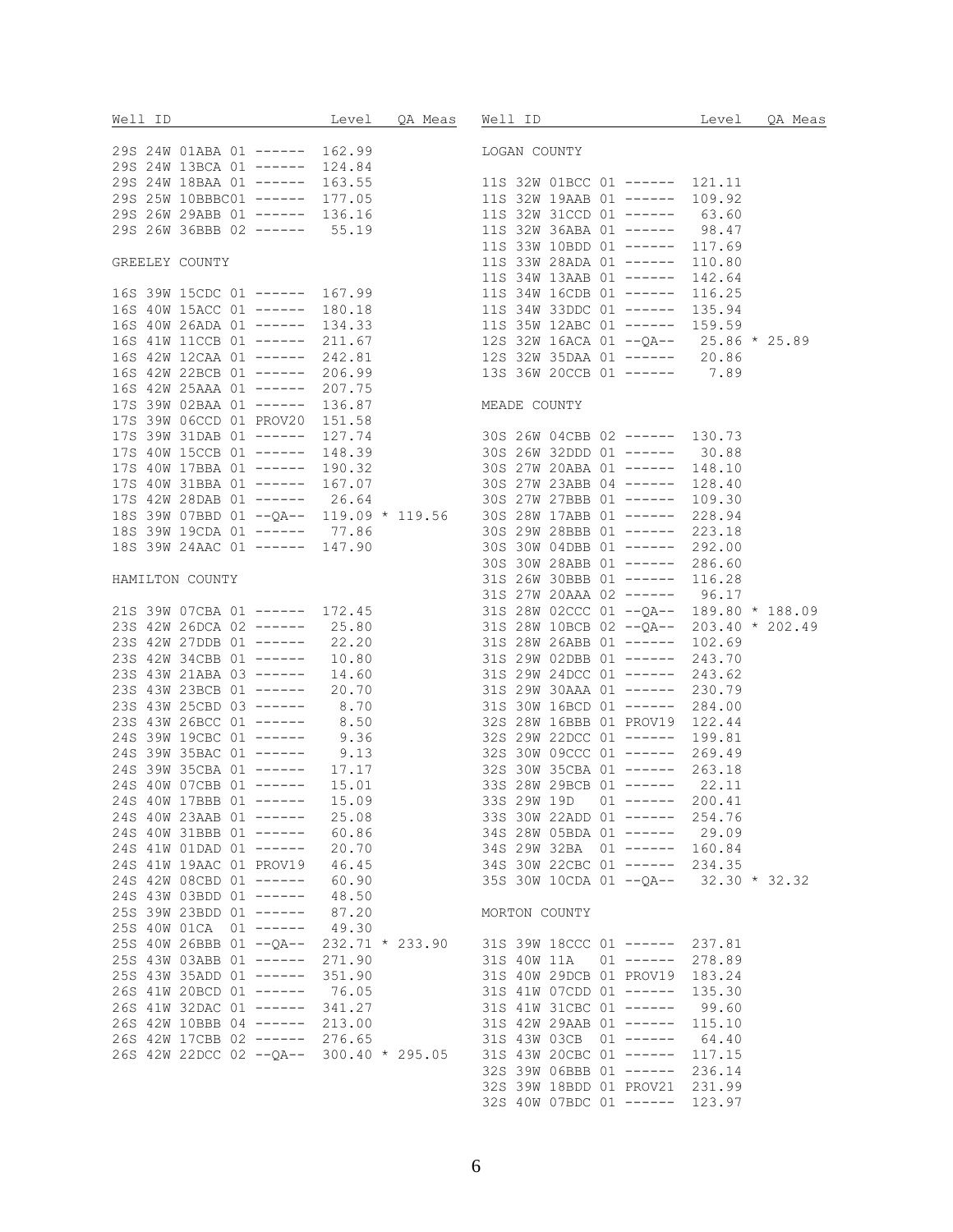|                                |  |                | Well ID Contract Level QA Meas Well ID Contract Contract CA Meas                                                                            |        |  |
|--------------------------------|--|----------------|---------------------------------------------------------------------------------------------------------------------------------------------|--------|--|
|                                |  |                |                                                                                                                                             |        |  |
|                                |  |                |                                                                                                                                             |        |  |
|                                |  |                |                                                                                                                                             |        |  |
|                                |  |                |                                                                                                                                             |        |  |
|                                |  |                |                                                                                                                                             |        |  |
|                                |  |                |                                                                                                                                             |        |  |
|                                |  |                |                                                                                                                                             |        |  |
|                                |  |                |                                                                                                                                             |        |  |
|                                |  |                |                                                                                                                                             |        |  |
|                                |  |                |                                                                                                                                             |        |  |
|                                |  |                |                                                                                                                                             |        |  |
|                                |  |                |                                                                                                                                             |        |  |
|                                |  |                |                                                                                                                                             |        |  |
|                                |  |                |                                                                                                                                             |        |  |
|                                |  |                |                                                                                                                                             |        |  |
|                                |  |                |                                                                                                                                             |        |  |
|                                |  |                |                                                                                                                                             |        |  |
|                                |  |                |                                                                                                                                             |        |  |
|                                |  |                |                                                                                                                                             |        |  |
|                                |  |                |                                                                                                                                             |        |  |
|                                |  |                |                                                                                                                                             |        |  |
|                                |  |                |                                                                                                                                             |        |  |
|                                |  |                |                                                                                                                                             |        |  |
|                                |  |                |                                                                                                                                             |        |  |
|                                |  |                |                                                                                                                                             |        |  |
|                                |  |                |                                                                                                                                             |        |  |
|                                |  |                |                                                                                                                                             |        |  |
|                                |  |                |                                                                                                                                             |        |  |
|                                |  |                |                                                                                                                                             |        |  |
|                                |  |                |                                                                                                                                             |        |  |
|                                |  |                |                                                                                                                                             |        |  |
|                                |  |                |                                                                                                                                             |        |  |
|                                |  |                |                                                                                                                                             |        |  |
|                                |  |                |                                                                                                                                             |        |  |
|                                |  |                |                                                                                                                                             |        |  |
|                                |  |                |                                                                                                                                             |        |  |
|                                |  |                |                                                                                                                                             |        |  |
|                                |  |                |                                                                                                                                             |        |  |
|                                |  |                |                                                                                                                                             |        |  |
|                                |  |                |                                                                                                                                             |        |  |
|                                |  |                |                                                                                                                                             |        |  |
|                                |  |                |                                                                                                                                             |        |  |
|                                |  |                |                                                                                                                                             |        |  |
|                                |  |                |                                                                                                                                             |        |  |
|                                |  |                |                                                                                                                                             |        |  |
|                                |  |                | 02S 36W 31BDA 01 ----- 216.89 34S 32W 29BAA 01 -----                                                                                        | 218.08 |  |
|                                |  |                | 02S 36W 36BAA 01 -- QA-- 180.92 * 180.90 34S 32W 35ADA 01 ------ 209.56                                                                     |        |  |
| 03S 32W 27BCC 01 ------ 177.26 |  |                | 34S 33W 02CBA 01 ------ 238.50                                                                                                              |        |  |
| 03S 33W 03DCC 02 ------ 27.44  |  |                | 34S 33W 07CCB 01 ------ 197.80                                                                                                              |        |  |
| 03S 33W 08CDC 01 ------ 18.14  |  |                | 35S 31W 10AAC 01 ------ 209.92                                                                                                              |        |  |
|                                |  |                | 03S 34W 03ABB 01 --QA-- 13.09 * 13.12 35S 33W 15ABC 02 --QA-- 167.87 * 167.11<br>03S 34W 27CAD 01 ------ 8.23 35S 33W 16BCA 01 ----- 177.34 |        |  |
|                                |  |                |                                                                                                                                             |        |  |
| 03S 35W 18CBB 01 ------ 210.26 |  |                | 35S 34W 10BBB 01 ------ 174.02                                                                                                              |        |  |
| 03S 35W 24CBB 01 ------ 25.54  |  |                |                                                                                                                                             |        |  |
| 03S 36W 14CBB 01 ------ 217.45 |  | SHERMAN COUNTY |                                                                                                                                             |        |  |
| 03S 36W 17CCC 01 ------ 230.90 |  |                |                                                                                                                                             |        |  |
| 038 36W 21DBC 01 ------ 218.70 |  |                | 06S 37W 07BBA 01 ------ 16.30                                                                                                               |        |  |
| 04S 31W 16ABD 01 ------ 9.49   |  |                | 06S 37W 16CDD 01 ------ 190.10                                                                                                              |        |  |
| 04S 32W 09CCC 01 ------ 69.00  |  |                | 06S 37W 19ABB 02 ------ 172.35                                                                                                              |        |  |
|                                |  |                |                                                                                                                                             |        |  |
| 04S 33W 10ABC 01 ------ 142.67 |  |                | 06S 38W 09ABD 01 ------ 175.49                                                                                                              |        |  |
|                                |  |                | 04S 33W 14DAC 01 ------ 20.84 06S 38W 18DBD 01 ----- 147.40<br>04S 33W 19BCB 01 --QA-- 84.70 * 84.71 06S 40W 10AAC 01 ----- 187.18          |        |  |
|                                |  |                |                                                                                                                                             |        |  |
| 04S 34W 08ABA 02 ------ 21.61  |  |                | 06S 40W 13CBC 01 --QA-- 171.70 * 171.72                                                                                                     |        |  |
| 04S 34W 33CBC 01 ------ 120.32 |  |                | 06S 40W 30DCC 01 ------ 192.25                                                                                                              |        |  |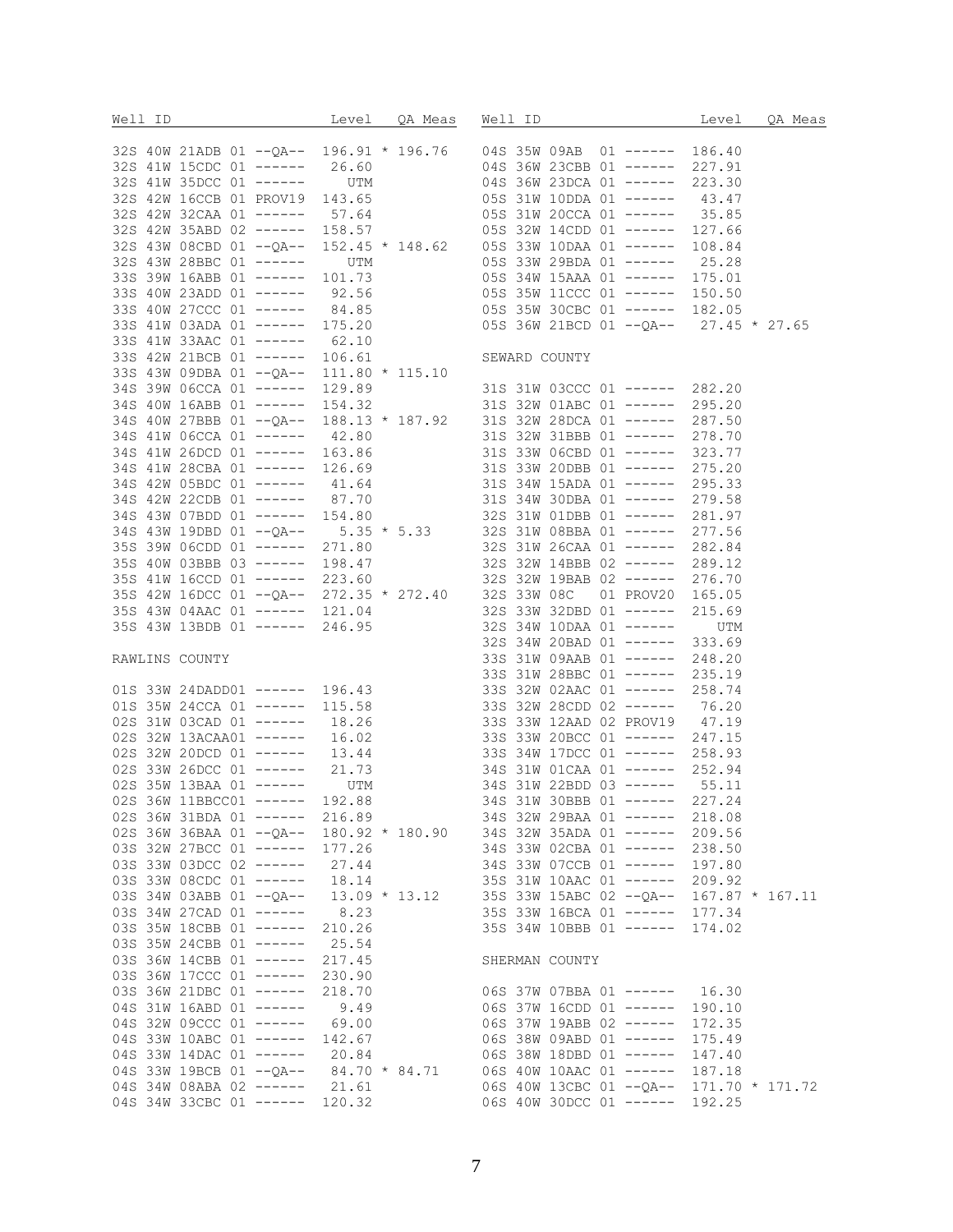|  |                |  |                                               |  | Well ID Contract Level QA Meas Well ID Contract Contract CA Meas                                                                                                                                                                          |        |  |
|--|----------------|--|-----------------------------------------------|--|-------------------------------------------------------------------------------------------------------------------------------------------------------------------------------------------------------------------------------------------|--------|--|
|  |                |  |                                               |  |                                                                                                                                                                                                                                           |        |  |
|  |                |  |                                               |  |                                                                                                                                                                                                                                           |        |  |
|  |                |  |                                               |  |                                                                                                                                                                                                                                           |        |  |
|  |                |  |                                               |  |                                                                                                                                                                                                                                           |        |  |
|  |                |  |                                               |  |                                                                                                                                                                                                                                           |        |  |
|  |                |  |                                               |  |                                                                                                                                                                                                                                           |        |  |
|  |                |  |                                               |  |                                                                                                                                                                                                                                           |        |  |
|  |                |  |                                               |  |                                                                                                                                                                                                                                           |        |  |
|  |                |  |                                               |  |                                                                                                                                                                                                                                           |        |  |
|  |                |  |                                               |  |                                                                                                                                                                                                                                           |        |  |
|  |                |  |                                               |  |                                                                                                                                                                                                                                           |        |  |
|  |                |  |                                               |  |                                                                                                                                                                                                                                           |        |  |
|  |                |  |                                               |  |                                                                                                                                                                                                                                           |        |  |
|  |                |  |                                               |  |                                                                                                                                                                                                                                           |        |  |
|  |                |  |                                               |  |                                                                                                                                                                                                                                           |        |  |
|  |                |  |                                               |  |                                                                                                                                                                                                                                           |        |  |
|  |                |  |                                               |  |                                                                                                                                                                                                                                           |        |  |
|  |                |  |                                               |  |                                                                                                                                                                                                                                           |        |  |
|  |                |  |                                               |  |                                                                                                                                                                                                                                           |        |  |
|  |                |  |                                               |  |                                                                                                                                                                                                                                           |        |  |
|  |                |  |                                               |  |                                                                                                                                                                                                                                           |        |  |
|  |                |  |                                               |  |                                                                                                                                                                                                                                           |        |  |
|  |                |  |                                               |  |                                                                                                                                                                                                                                           |        |  |
|  |                |  |                                               |  |                                                                                                                                                                                                                                           |        |  |
|  |                |  |                                               |  |                                                                                                                                                                                                                                           |        |  |
|  |                |  |                                               |  |                                                                                                                                                                                                                                           |        |  |
|  |                |  |                                               |  |                                                                                                                                                                                                                                           |        |  |
|  |                |  |                                               |  |                                                                                                                                                                                                                                           |        |  |
|  |                |  |                                               |  |                                                                                                                                                                                                                                           |        |  |
|  |                |  |                                               |  |                                                                                                                                                                                                                                           |        |  |
|  |                |  |                                               |  |                                                                                                                                                                                                                                           |        |  |
|  |                |  |                                               |  | 08S 42W 15DDB 01 ----- 168.40<br>08S 42W 31DCD 01 ----- 113.70<br>09S 37W 07DDB 01 ----- 89.95 31S 36W 02CDD 01 ----- 209.43                                                                                                              |        |  |
|  |                |  |                                               |  |                                                                                                                                                                                                                                           |        |  |
|  |                |  |                                               |  | 098 38W 13BCC 01 ------ 89.95<br>098 38W 13BCC 01 --0A-- 74.06 * 74.50<br>038 39W 01DBA 01 ------ 166.50<br>038 39W 03ACA 01 ------ 198.75<br>038 39W 10CCB 01 ------ 198.75<br>038 39W 10CCB 01 ------ 198.75<br>038 39W 10CCB 01 ------ |        |  |
|  |                |  |                                               |  |                                                                                                                                                                                                                                           |        |  |
|  |                |  |                                               |  |                                                                                                                                                                                                                                           |        |  |
|  |                |  |                                               |  |                                                                                                                                                                                                                                           |        |  |
|  |                |  |                                               |  |                                                                                                                                                                                                                                           |        |  |
|  |                |  |                                               |  |                                                                                                                                                                                                                                           |        |  |
|  |                |  |                                               |  |                                                                                                                                                                                                                                           |        |  |
|  |                |  |                                               |  |                                                                                                                                                                                                                                           |        |  |
|  |                |  |                                               |  |                                                                                                                                                                                                                                           |        |  |
|  |                |  | 09S 41W 14BBC 01 ------ 233.23                |  | 32S 37W 10DCC 01 ------                                                                                                                                                                                                                   |        |  |
|  |                |  | 09S 41W 34BAB 01 ------ UTM                   |  | 32S 37W 26BAC 01 ------ 164.09                                                                                                                                                                                                            | 201.19 |  |
|  |                |  | 09S 42W 14AAA 01 ------ 213.20                |  | 32S 38W 11CBB 01 ------ 246.09                                                                                                                                                                                                            |        |  |
|  |                |  | 09S 42W 35ABB 01 ------ 199.10                |  | 32S 39W 14DDD 01 ------ 122.20                                                                                                                                                                                                            |        |  |
|  |                |  | 10S 37W 23CDD 01 ------ 146.70                |  | 33S 35W 23CBB 01 ------ 279.19                                                                                                                                                                                                            |        |  |
|  |                |  | 10S 40W 10ADC 01 -- QA-- 28.48 * 28.55        |  | 33S 36W 25CDD 01 ------ 301.70                                                                                                                                                                                                            |        |  |
|  |                |  | 10S 41W 01DAA 01 ------ 179.54                |  | 33S 37W 08BCB 01 ------ 211.18                                                                                                                                                                                                            |        |  |
|  |                |  | 10S 41W 15CAD 01 ------ 47.09                 |  | 33S 37W 35ACD 01 ------ 264.09                                                                                                                                                                                                            |        |  |
|  |                |  | 100 11. 101<br>108 41W 28ACD 01 ------ 135.50 |  | 33S 38W 10ACD 01 PROV19 243.66                                                                                                                                                                                                            |        |  |
|  |                |  | 10S 42W 20ABB 01 ------ 156.80                |  | 33S 38W 33CAA 01 ------                                                                                                                                                                                                                   | 287.00 |  |
|  |                |  | 10S 42W 24BAB 01 ------ 131.40                |  | 34S 35W 12CCD 01 PR20/QA 312.30 * 312.20                                                                                                                                                                                                  |        |  |
|  |                |  |                                               |  | 34S 35W 26ACC 01 ------ 275.41                                                                                                                                                                                                            |        |  |
|  |                |  |                                               |  | 34S 36W 10CAC 01 ------ 263.52                                                                                                                                                                                                            |        |  |
|  | STANTON COUNTY |  |                                               |  | 34S 37W 27ABC 03 ------ 221.69                                                                                                                                                                                                            |        |  |
|  |                |  | 27S 39W 27BBA 01 ------ 304.91                |  | 34S 37W 35AAD 01 ------ 193.90                                                                                                                                                                                                            |        |  |
|  |                |  |                                               |  |                                                                                                                                                                                                                                           |        |  |
|  |                |  | 27S 40W 25CBC 01 ------ 249.82                |  | 27S 40W 10CAA 01 -- QA-- 208.46 * 208.72 34S 38W 02ADC 01 ------ 264.45<br>34S 38W 21DCCB01 ------ 324.48                                                                                                                                 |        |  |
|  |                |  | 27S 41W 07DCC 01 ------ 232.65                |  | 34S 39W 15CAD 01 ------ 179.32                                                                                                                                                                                                            |        |  |
|  |                |  | 27S 41W 35CCC 01 ------ 212.00                |  | 35S 35W 15BCC 01 --QA-- 214.63 * 214.67                                                                                                                                                                                                   |        |  |
|  |                |  |                                               |  |                                                                                                                                                                                                                                           |        |  |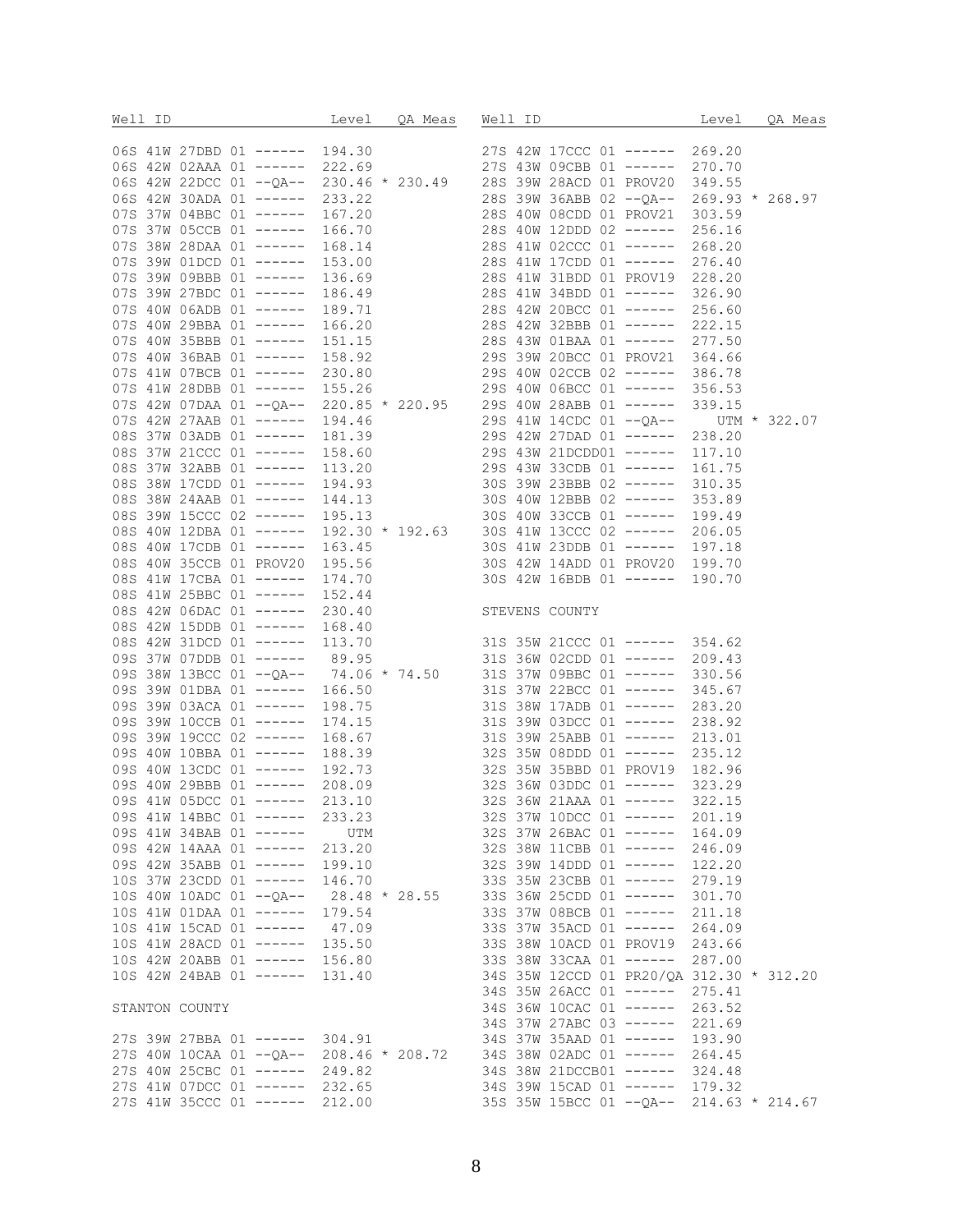|  |                                |                                |  | Well ID Correct Level OR Meas Well ID Correct DR Meas                           |
|--|--------------------------------|--------------------------------|--|---------------------------------------------------------------------------------|
|  |                                |                                |  |                                                                                 |
|  |                                |                                |  |                                                                                 |
|  |                                |                                |  |                                                                                 |
|  |                                |                                |  |                                                                                 |
|  |                                |                                |  |                                                                                 |
|  |                                |                                |  |                                                                                 |
|  |                                |                                |  |                                                                                 |
|  |                                |                                |  |                                                                                 |
|  |                                |                                |  |                                                                                 |
|  |                                |                                |  |                                                                                 |
|  |                                |                                |  |                                                                                 |
|  |                                |                                |  |                                                                                 |
|  |                                |                                |  |                                                                                 |
|  |                                |                                |  |                                                                                 |
|  |                                |                                |  |                                                                                 |
|  |                                |                                |  |                                                                                 |
|  |                                |                                |  |                                                                                 |
|  |                                |                                |  |                                                                                 |
|  |                                |                                |  |                                                                                 |
|  |                                |                                |  |                                                                                 |
|  |                                |                                |  |                                                                                 |
|  |                                |                                |  |                                                                                 |
|  |                                |                                |  |                                                                                 |
|  |                                |                                |  |                                                                                 |
|  |                                |                                |  |                                                                                 |
|  |                                |                                |  |                                                                                 |
|  |                                |                                |  |                                                                                 |
|  |                                |                                |  |                                                                                 |
|  |                                |                                |  |                                                                                 |
|  |                                |                                |  |                                                                                 |
|  |                                |                                |  |                                                                                 |
|  |                                |                                |  |                                                                                 |
|  |                                |                                |  |                                                                                 |
|  |                                |                                |  |                                                                                 |
|  |                                |                                |  |                                                                                 |
|  |                                |                                |  |                                                                                 |
|  |                                |                                |  |                                                                                 |
|  |                                |                                |  |                                                                                 |
|  |                                |                                |  |                                                                                 |
|  |                                |                                |  |                                                                                 |
|  |                                |                                |  |                                                                                 |
|  |                                |                                |  |                                                                                 |
|  |                                |                                |  |                                                                                 |
|  |                                |                                |  |                                                                                 |
|  |                                | 08S 32W 12DBC 01 ------ 154.48 |  | 15S 40W 22ADC 01 ------ 184.12                                                  |
|  |                                | 08S 32W 30AAA 01 ------ 152.00 |  | 15S 40W 31ABC 01 ------ 197.12                                                  |
|  |                                | 08S 32W 32DAA 01 ------ 131.56 |  | 15S 41W 09BDD 01 --QA-- 198.85 * 203.79                                         |
|  |                                | 08S 33W 34BBC 01 ------ 179.52 |  | 15S 41W 27CBC 01 ------ 245.18                                                  |
|  |                                | 08S 34W 01BAC 01 ------ 152.58 |  | 15S 41W 36DDB 02 ------ 201.47                                                  |
|  |                                | 08S 34W 06CBC 01 ------ 154.20 |  |                                                                                 |
|  |                                | 08S 34W 23CBD 01 ------ 207.80 |  | WICHITA COUNTY                                                                  |
|  | 08S 34W 29CCC 01 ------ 229.35 |                                |  |                                                                                 |
|  |                                | 08S 35W 04CCC 01 ------ 104.30 |  |                                                                                 |
|  |                                |                                |  | 16S 35W 06AAB 01 ------ 76.10                                                   |
|  |                                | 08S 36W 15CBB 01 ------ 94.40  |  | 16S 35W 18CBB 01 --QA-- 142.37 * 142.13                                         |
|  |                                | 08S 36W 31BCD 01 ------ 46.36  |  | 16S 35W 24CCC 02 ------ 171.35                                                  |
|  |                                |                                |  | 09S 31W 10BDD 01 --QA-- 106.70 * 106.79 16S 35W 32ACB 02 --QA-- 168.90 * 168.64 |
|  | 09S 31W 17CCC 01 ------ 109.02 |                                |  | 16S 36W 27BBB 02 ------ 170.20                                                  |
|  |                                | 09S 31W 36AAB 01 ------ 166.88 |  | 16S 36W 34CCC 02 ------ 160.42                                                  |
|  | 09S 32W 03AAA 01 ------ 117.55 |                                |  | 16S 37W 17BBB 01 ------ 174.52                                                  |
|  |                                | 09S 32W 27BCD 01 ------ 141.99 |  | 16S 37W 24BCB 01 ------ 172.65                                                  |
|  |                                |                                |  | 09S 33W 10BAD 01 -- QA-- 151.70 * 151.33 16S 37W 30BAB 01 ------ 182.90         |
|  |                                |                                |  | 09S 33W 33BBB 01 -- QA-- 217.62 * 216.94 16S 37W 35ACC 01 ------ 178.52         |
|  |                                |                                |  | 09S 33W 35AAD 01 -- QA-- 189.80 * 189.40 16S 38W 04ABC 01 ------ 178.30         |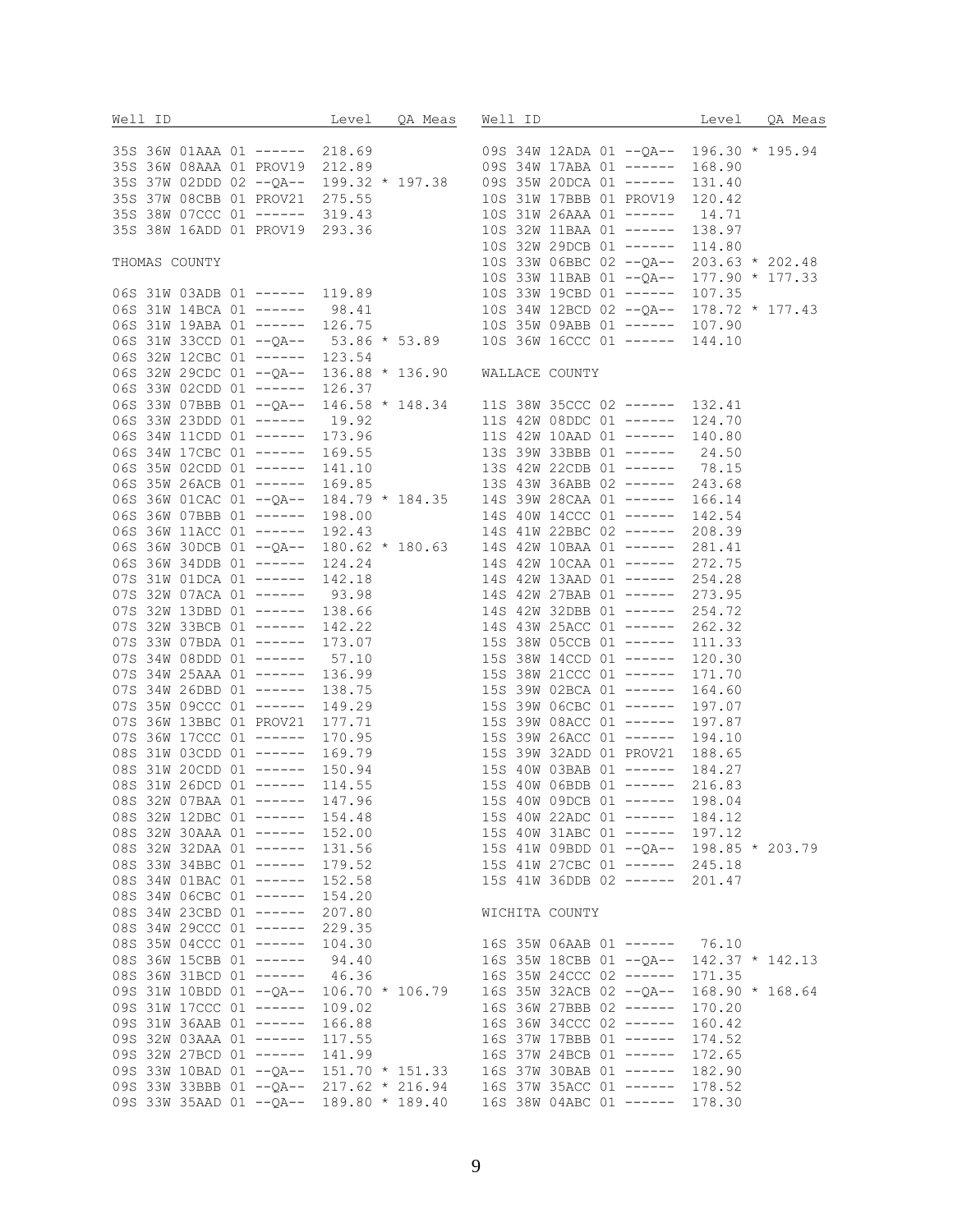| Well ID                                       | QA Meas<br>Level | Well ID                                                                           | QA Meas<br>Level |
|-----------------------------------------------|------------------|-----------------------------------------------------------------------------------|------------------|
|                                               |                  |                                                                                   |                  |
|                                               |                  | 16S 38W 16CCC 01 ----- 160.20 18S 37W 25ABC 01 ----- 133.20                       |                  |
|                                               |                  | 17S 35W 02ABC 01 -- QA-- 171.67 * 171.57 18S 38W 02BCC 01 ------ 171.89           |                  |
|                                               |                  | 17S 35W 18DCC 01 ------ 175.05 18S 38W 12CCB 02 ------ 178.72                     |                  |
|                                               |                  | 17S 35W 27CCC 01 ------ 169.55 18S 38W 20ACC 02 ------ 148.95                     |                  |
|                                               |                  | 17S 35W 30CBB 02 ----- 181.40 18S 38W 31DBC 01 ------ UTM                         |                  |
|                                               |                  | 17S 36W 34BCD 01 ------ 184.15 19S 35W 01ABB 01 ------ 110.90                     |                  |
|                                               |                  | 17S 37W 08BAA 02 ------ 158.31 19S 35W 08BBB 01 ------ 103.80                     |                  |
|                                               |                  | 17S 37W 13CDD 01 ----- 153.40 19S 36W 15BAA 01 ----- 82.75                        |                  |
|                                               |                  | 17S 37W 28CBC 01 -- QA-- 176.85 * 174.72 19S 37W 22AAB 01 -- QA-- 101.27 * 101.27 |                  |
|                                               |                  | 17S 37W 36BCC 01 ----- 162.78 19S 38W 24DAB 01 ------ 93.92                       |                  |
|                                               |                  | 17S 38W 03ACA 01 ----- 111.36 19S 38W 31CBC 01 ----- 145.04                       |                  |
|                                               |                  | 17S 38W 21BBB 01 ----- 135.84 20S 38W 02ACD 01 -- OA-- 103.78 * 103.83            |                  |
|                                               |                  | 17S 38W 28CCC 01 -- QA-- 156.68 * 156.84 20S 38W 17CBD 01 ------ 139.63           |                  |
|                                               |                  | 18S 35W 08BBC 02 ----- 140.70 20S 38W 28DAB 01 ----- 129.65                       |                  |
| 18S 35W 14DCD 01 ------ 117.70                |                  |                                                                                   |                  |
| 18S 35W 31DDD 01 ------ 103.00                |                  |                                                                                   |                  |
| 18S 36W 15DBD 01 ------ 102.90                |                  |                                                                                   |                  |
| 18S 37W 16BCD 02 PROV20 174.29 END APPENDIX A |                  |                                                                                   |                  |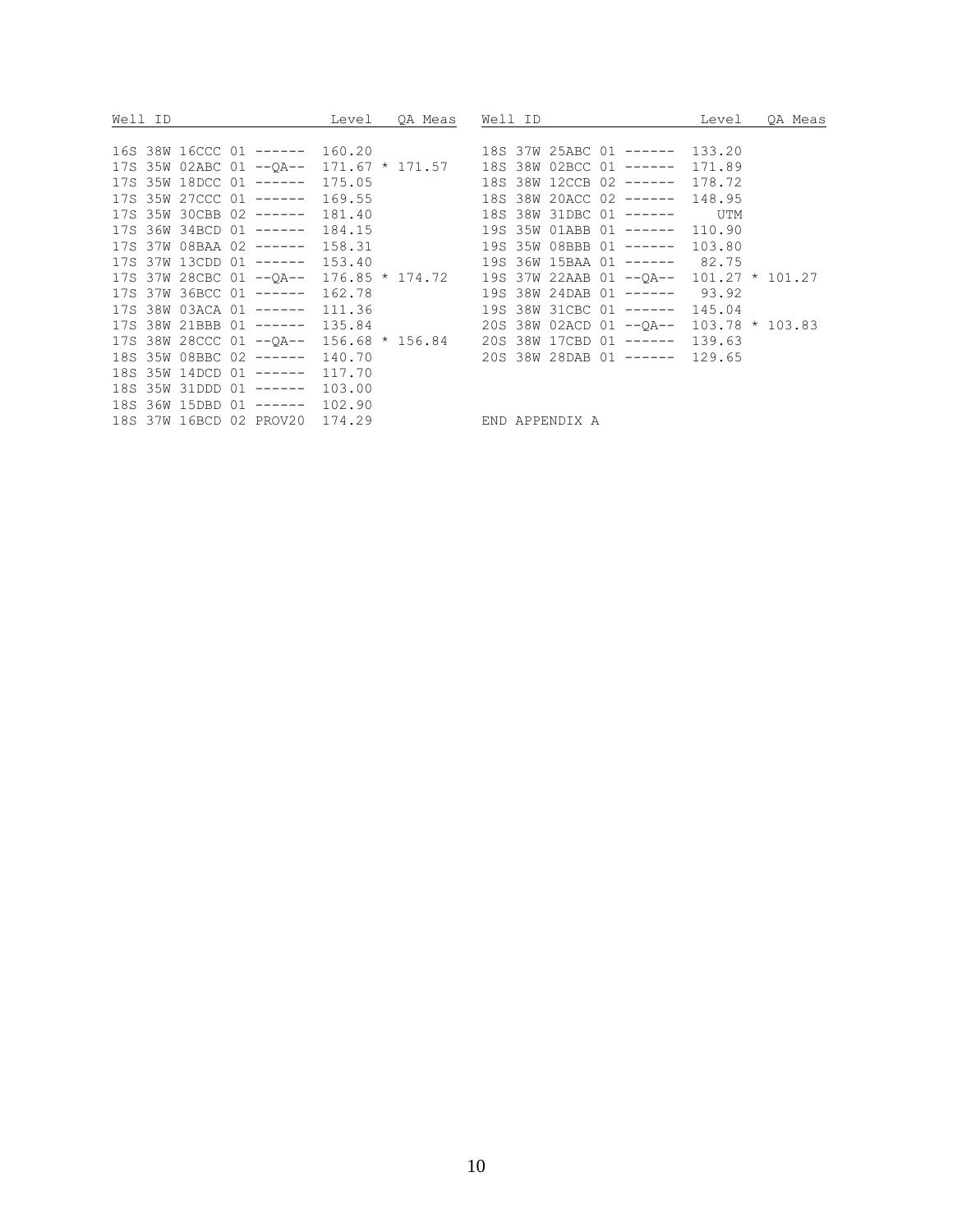#### **APPENDIX B Water Levels in Wells Measured by the DWR by County, 2021 Including Provisional Well Measurements (PROV), No Measurement Taken (NMT), and Unable to Measure (UTM)**

| Well ID and the set of the set of the set of the set of the set of the set of the set of the set of the set of the set of the set of the set of the set of the set of the set of the set of the set of the set of the set of t | Level        |                                | Level |
|--------------------------------------------------------------------------------------------------------------------------------------------------------------------------------------------------------------------------------|--------------|--------------------------------|-------|
| BARBER COUNTY                                                                                                                                                                                                                  |              | 04S 30W 06CCC 02 ------        | 18.15 |
|                                                                                                                                                                                                                                |              | 04S 30W 29BAB 01 PROV19 5.85   |       |
| 30S 11W 11CCA 01 ------ 43.16                                                                                                                                                                                                  |              | 05S 26W 26DDA 01 ------        | 21.07 |
| 30S 11W 33ADA 01 ------ 16.97                                                                                                                                                                                                  |              | 05S 26W 33DCC 01 ------        | 17.02 |
| 30S 12W 04CCC 01 ------ 65.01                                                                                                                                                                                                  |              | 05S 27W 21CCA 01 ------        | 98.10 |
|                                                                                                                                                                                                                                |              | 05S 28W 07BBC 01 ------        | 16.08 |
| BARTON COUNTY                                                                                                                                                                                                                  |              | 05S 28W 10BBB 01 ------        | 8.46  |
|                                                                                                                                                                                                                                |              | 05S 28W 14ADD 01 ------ 129.54 |       |
| 18S 14W 27CDD 01 ------ 31.41                                                                                                                                                                                                  |              | 05S 28W 17DAC 01 ------ 96.26  |       |
| 18S 15W 28CCC 03 ------                                                                                                                                                                                                        | 5.14         | 05S 29W 22CBB 01 ------        | 14.24 |
| 19S 11W 19BDD 01 ------                                                                                                                                                                                                        | 18.62        | 05S 30W 15CCB 01 ------ 89.12  |       |
| 19S 11W 26BDA 01 ------                                                                                                                                                                                                        | 12.52        | 05S 30W 25BBC 01 ------ 115.00 |       |
| 19S 12W 28DBC 02 ------                                                                                                                                                                                                        | 14.70        | 05S 30W 35BCB 01 ------ 119.15 |       |
| 19S 13W 08BAD 01 ------                                                                                                                                                                                                        | 12.93        |                                |       |
| 19S 13W 33DDB 01 ------                                                                                                                                                                                                        | 9.77         | EDWARDS COUNTY                 |       |
| 19S 14W 06BBB 02 ------                                                                                                                                                                                                        | 8.39         |                                |       |
| 19S 14W 23BBC 02 ------                                                                                                                                                                                                        | 12.64        | 24S 16W 12CBD 01 ------        | 24.15 |
| 19S 14W 32B<br>$01$ ------                                                                                                                                                                                                     | 25.84        | 24S 17W 20ADC 01 ------        | 43.82 |
| 19S 14W 36BBC 01 ------                                                                                                                                                                                                        |              | 24S 17W 24DDD 01 ------        | 38.48 |
| 20S 11W 06CCC 01 ------                                                                                                                                                                                                        | 9.12<br>9.83 | 24S 18W 13DAC 01 ------        | 41.94 |
| 20S 11W 26AAC 01 ------ 8.70                                                                                                                                                                                                   |              | 24S 18W 17ABD 01 ------        | 32.03 |
|                                                                                                                                                                                                                                |              |                                |       |
| 20S 12W 03DAC 01 ------                                                                                                                                                                                                        | 6.71         | 24S 18W 28DAC 01 ------        | 43.44 |
| 20S 13W 17DDC 01 ------                                                                                                                                                                                                        | 12.12        | 24S 19W 34ADD 01 ------        | 7.76  |
| 20S 13W 24DCB 02 ------                                                                                                                                                                                                        | 15.72        | 25S 16W 02BBB 01 ------        | 24.72 |
| 20S 13W 31D 01 ------                                                                                                                                                                                                          | 19.26        | 25S 16W 27AAC 01 ------        | 17.77 |
| 20S 14W 22CDC 01 ------                                                                                                                                                                                                        | 14.60        | 25S 17W 01DAB 01 ------        | 36.85 |
| 20S 15W 24DBD 01 ------                                                                                                                                                                                                        | 11.92        | 25S 17W 17AAC 01 ------        | 44.32 |
| 20S 15W 33ADD 01 ------                                                                                                                                                                                                        | 15.23        | 25S 17W 26B 01 ------          | 28.08 |
|                                                                                                                                                                                                                                |              | 25S 17W 31BBD 02 ------        | 43.20 |
| DECATUR COUNTY                                                                                                                                                                                                                 |              | 25S 18W 09AAA 01 ------        | 43.08 |
|                                                                                                                                                                                                                                |              | 25S 18W 20AAB 01 ------        | 50.61 |
| 01S 27W 17ADA 01 ------ 88.90                                                                                                                                                                                                  |              | 25S 18W 33CDC 01 ------        | 48.78 |
| 01S 27W 26BBA 01 ------ 26.59                                                                                                                                                                                                  |              | 25S 19W 08BDD 01 ------        | 5.23  |
| 01S 28W 15BBC 01 ------ 148.97                                                                                                                                                                                                 |              | 25S 19W 26DDB 01 ------        | 45.29 |
| 01S 29W 03DDB 01 ------ 27.65                                                                                                                                                                                                  |              | 25S 20W 03BCD 01 ------        | 25.17 |
| 01S 29W 19ACD 01 ------                                                                                                                                                                                                        | 18.89        | 25S 20W 19CDA 01 ------        | 62.01 |
| 01S 30W 20CDC 01 ------                                                                                                                                                                                                        | 77.17        | 25S 20W 26AAC 01 ------        | 4.63  |
| 01S 30W 34DDD 01 ------                                                                                                                                                                                                        | 38.40        | 26S 16W 10CCC 01 ------        | 14.96 |
| 02S 26W 11BBA 01 ------                                                                                                                                                                                                        | 72.91        | 26S 16W 18CAC 01 ------        | 24.71 |
| 02S 28W 13ABA 01 ------ 30.35                                                                                                                                                                                                  |              | 26S 16W 31CCA 01 ------        | 41.15 |
| 02S 29W 01DDD 02 ------ 131.80                                                                                                                                                                                                 |              | 26S 16W 34ABC 01 ------        | 29.67 |
| 02S 30W 18ACC 01 ------                                                                                                                                                                                                        | 27.57        | 26S 17W 14BAA 01 ------        | 34.85 |
| 03S 26W 05CAD 01 ------                                                                                                                                                                                                        | 156.72       | 26S 17W 33DDB 01 ------        | 36.87 |
| 03S 28W 06DCB 01 ------                                                                                                                                                                                                        | 28.50        | 26S 18W 15DCB 01 ------        | 51.25 |
| 03S 28W 32BCA 01 ------                                                                                                                                                                                                        | 118.22       | 26S 19W 16BCB 02 ------        | 47.02 |
| 03S 29W 12BBB 01 ------                                                                                                                                                                                                        | 15.87        | 26S 19W 31AAC 01 ------        | 54.80 |
| 03S 29W 17DCB 01 ------                                                                                                                                                                                                        | 26.53        | 26S 19W 34BBD 01 ------        | 56.35 |
| 03S 29W 31DCC 01 ------                                                                                                                                                                                                        | 30.45        | 26S 20W 20BBC 01 ------        | 11.41 |
| 03S 30W 03CAB 01 ------                                                                                                                                                                                                        | 89.30        |                                |       |
| 03S 30W 26BBB 01 ------                                                                                                                                                                                                        | 10.80        | ELLIS COUNTY                   |       |
| 04S 26W 08DDD 01 ------                                                                                                                                                                                                        | 29.14        |                                |       |
| 04S 26W 19DCA 01 ------                                                                                                                                                                                                        | 13.92        | 13S 18W 29CCC 01 ------        | 18.24 |
| 04S 27W 17DAC 01 ------                                                                                                                                                                                                        | 93.95        | 14S 18W 12AAD 01 ------        | 21.60 |
| 04S 27W 33BBB 01 ------                                                                                                                                                                                                        | 17.46        | 15S 18W 27CBC 02 ------        | 11.09 |
| 04S 28W 15AAA 01 ------                                                                                                                                                                                                        | 82.20        | 15S 19W 25CAB 01 ------        | 15.79 |
| 04S 28W 30DDD 01 ------                                                                                                                                                                                                        | 85.02        |                                |       |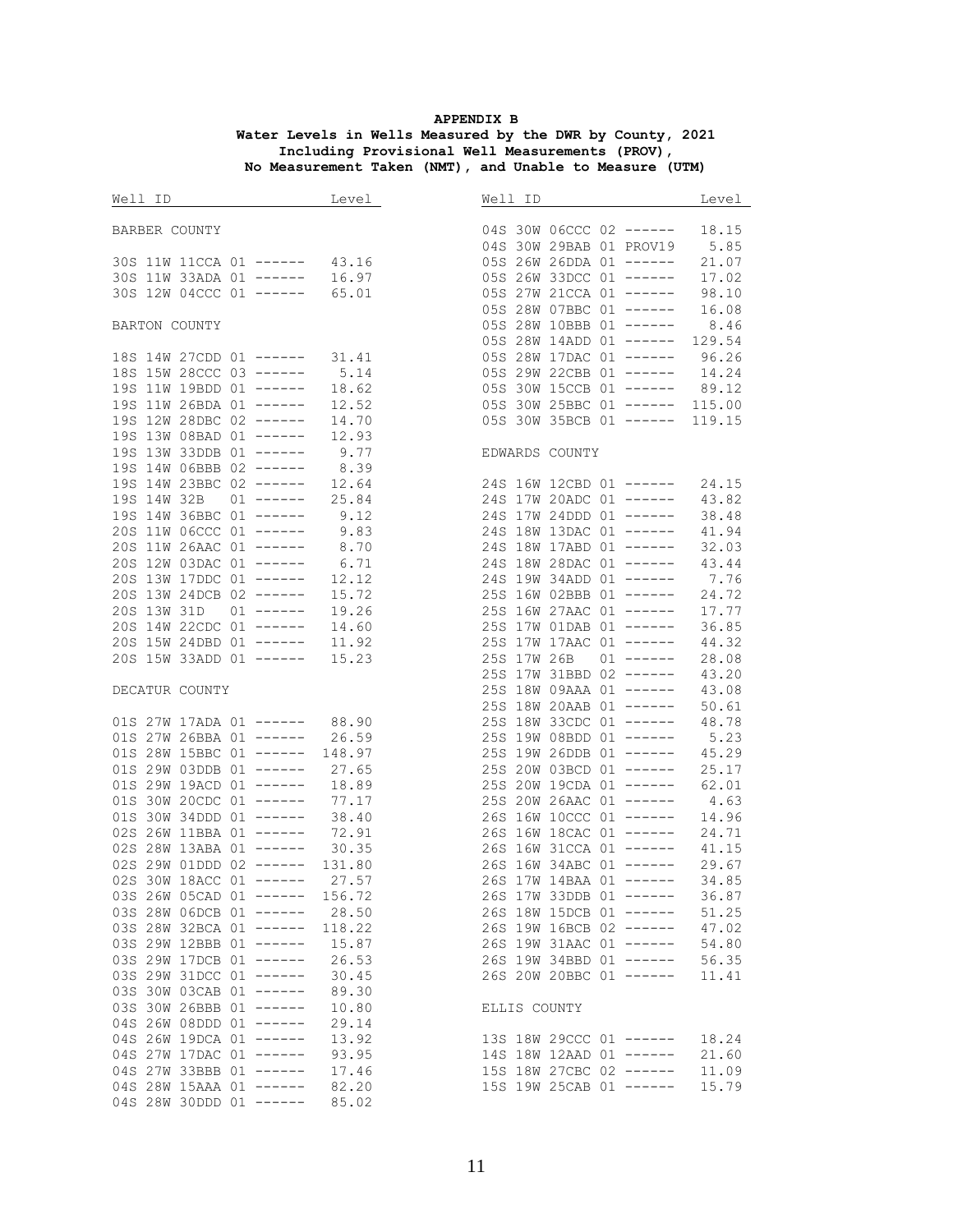|--|

#### FINNEY COUNTY

| 21S | 31W | <b>26CCC</b> | 01 | ------   | 77.72      |
|-----|-----|--------------|----|----------|------------|
|     |     |              |    | .        |            |
| 21S | 32W | 20CBD        | 01 |          | 142.40     |
| 21S | 32W | 26 DAA       | 01 | ------   | 117.77     |
| 21S | 33W | 29BBC        | 01 | ------   | 97.25      |
| 21S | 34W | 14DBB        | 01 | ------   | 98.14      |
|     |     |              |    |          |            |
| 22S | 27W | 14ADC        | 01 | ------   | 186.89     |
| 22S | 31W | 08CCC        | 01 | .        | <b>NMT</b> |
| 22S | 32W | 17ACB        | 01 | PROV20   | 128.19     |
| 22s | 33W | 04DDCD02     |    | $------$ | 126.72     |
|     |     |              |    |          |            |
| 22S | 33W | 22ACC        | 01 | ------   | 141.20     |
| 22S | 33W | 32ABC        | 01 | ------   | 173.40     |
| 22S | 33W | 36BCCC01     |    | ------   | 159.60     |
|     |     |              |    | ------   | 147.26     |
| 22S | 34W | 18CDD        | 01 |          |            |
| 22s | 34W | 23BBBB01     |    | ------   | 145.16     |
| 22S | 34W | 26CCC        | 01 | ------   | 183.98     |
| 23S | 27W | 22DAB        | 01 | ------   | 74.90      |
|     | 28W |              |    |          |            |
| 23S |     | 22DCD        | 01 | ------   | 76.44      |
| 23S | 29W | 30BBB        | 01 | ------   | 87.32      |
| 23S | 29W | 34CDD        | 01 | ------   | 98.30      |
| 23S | 30W | 04ACC        | 01 | ------   | 79.82      |
|     |     |              |    | ------   |            |
| 23S | 30W | 19CCB        | 01 |          | 97.01      |
| 23S | 31W | 03DCD        | 01 | ------   | 123.42     |
| 23S | 31W | 17ABA        | 01 | ------   | 134.95     |
| 23S | 31W | 28CDD        | 02 | ------   | 163.70     |
|     |     |              |    | ------   |            |
| 23S | 32W | 03CAA        | 01 |          | 178.81     |
| 23S | 32W | 26ACC        | 01 | ------   | 206.71     |
| 23S | 32W | 31CCA        | 01 | ------   | 150.84     |
| 23S | 33W | 07BBC        | 01 | ------   | 217.32     |
|     |     |              |    |          |            |
| 23S | 33W | 10CCDD01     |    | ------   | 172.82     |
| 23S | 33W | 19DCC        | 01 | ------   | 178.19     |
| 23S | 33W | 26ABB        | 02 | ------   | 173.93     |
| 23S | 33W | 28CDC        | 02 | ------   | 179.61     |
|     |     |              |    | ------   |            |
| 23S | 33W | 34ABC        | 01 |          | 175.18     |
| 23S | 34W | 06AADA02     |    | ------   | 214.63     |
| 23S | 34W | 10ACB        | 01 | ------   | 202.20     |
| 23S | 34W | 17CCC        | 01 | ------   | 181.20     |
| 23S | 34W | 21DDC        | 01 | -----    | 173.60     |
|     |     |              |    |          |            |
| 23S | 34W | 32BCC        | 02 | ------   | 135.43     |
| 24S | 31W | 14DDB        | 01 | PROV19   | 194.98     |
| 24S | 31W | 27CCB        | 01 | ------   | 194.64     |
| 24S | 32W | 10ACA        | 01 | ------   | 126.99     |
|     |     |              |    | ------   | 97.76      |
| 24S | 32W | 19CAB        | 01 |          |            |
| 24S | 32W | 25CBB        | 02 | -------  | 63.09      |
| 24S | 32W | ЗбАВС        | 01 | -----    | 63.<br>55  |
| 24S | 33W | 09CCD        | 01 | ------   | 118.32     |
|     |     |              |    | .        |            |
| 24S | 33W | 09CCD        | 02 |          | 32.99      |
| 24S | 33W | 09CCD        | 03 | ------   | 136.01     |
| 24S | 33W | 18BDB        | 01 | ------   | 141.12     |
| 24S | 33W | 18BDB        | 02 | ------   | 172.90     |
|     |     |              |    | ------   |            |
| 24S | 33W | 19DBB        | 02 |          | 225.42     |
| 24S | 33W | $28$ DAA     | 01 | ------   | 189.87     |
| 24S | 33W | 34CAC        | 01 | ------   | 228.78     |
| 24S | 34W | 01BCBB01     |    | ------   | 115.77     |
|     |     |              |    | ------   | 125.90     |
| 24S | 34W | 17DCA        | 01 |          |            |
| 25S | 31W | 16ACA        | 01 | ------   | 72.06      |
| 25S | 32W | 07CAC        | 01 | ------   | 223.77     |
| 25s | 32W | 22DBC        | 01 | ------   | 203.50     |
| 25S | 32W | 31DDC        | 01 | .        | 250.34     |
|     |     |              |    |          |            |
| 25S | 32W | 35ACA        | 01 | .        | 194.97     |

| Well ID                                                                                                                                                                                                                                                                                                                                                                                              |                                                                                                                                                                                                                                                         |                                                                                                                                                                      |                                                                                                                                                                                                                                                                                   | Level                                                                                                                                                                                                                                                          |
|------------------------------------------------------------------------------------------------------------------------------------------------------------------------------------------------------------------------------------------------------------------------------------------------------------------------------------------------------------------------------------------------------|---------------------------------------------------------------------------------------------------------------------------------------------------------------------------------------------------------------------------------------------------------|----------------------------------------------------------------------------------------------------------------------------------------------------------------------|-----------------------------------------------------------------------------------------------------------------------------------------------------------------------------------------------------------------------------------------------------------------------------------|----------------------------------------------------------------------------------------------------------------------------------------------------------------------------------------------------------------------------------------------------------------|
| 25S<br>33W<br>25S<br>33W<br>25S<br>33W<br>25S<br>33W<br>25S<br>34W<br>25S<br>34W<br>26S<br>31W<br>26S<br>31W<br>26S<br>31W<br>26S<br>32W<br>26S<br>33W<br>26S<br>33W<br>26S<br>33W<br>26S<br>34W<br>26S<br>34W                                                                                                                                                                                       | 05ABD<br>07DBC<br>09ABD<br>15DAC<br>08CAB<br>32CAA<br>01DDA<br>06BBB<br>15BCC<br>27dac<br>10CCD<br>20ACC<br>30ADC<br>03BBD<br>17DDB                                                                                                                     | 01<br>01<br>01<br>01<br>01<br>01<br>02<br>02<br>01<br>01<br>01<br>02<br>01<br>01<br>01                                                                               | ------<br>------<br>------<br>------<br>------<br>PROV20<br>------<br>------<br>------<br>------<br>------<br>------<br>------<br>------<br>PROV20                                                                                                                                | 235.40<br>253.73<br>230.27<br>264.31<br>277.12<br>287.64<br>204.37<br>181.88<br>210.03<br>293.59<br>270.21<br>309.21<br>317.25<br>293.85<br>244.30                                                                                                             |
| GOVE                                                                                                                                                                                                                                                                                                                                                                                                 | COUNTY                                                                                                                                                                                                                                                  |                                                                                                                                                                      |                                                                                                                                                                                                                                                                                   |                                                                                                                                                                                                                                                                |
| 11S<br>26W<br>11S<br>27W<br>11S<br>27W<br>11S<br>27W<br>11S<br>28W<br>11S<br>28W<br>11S<br>29W<br>11S<br>29W<br>11S<br>30W<br>11S<br>30W<br>11S<br>30W<br>11S<br>31W<br>11S<br>31W<br>11S<br>31W<br>12S<br>26W<br>12S<br>26W<br>12S<br>27W<br>12S<br>27W<br>12S<br>28W<br>12S<br>28W<br>12S<br>29W<br>12S<br>30W<br>12S<br>31W<br>13S<br>26W<br>13S<br>27W<br>13S<br>28W<br>13S<br>30W<br>13S<br>31W | 04CDC<br>08DBB<br>13ABB<br>36BCC<br>08AAA<br>26ABB<br>04DAD<br>33BBA<br>27ABB<br>28CBA<br>36CBB<br>12AAB<br>27ADC<br>35BDC<br>12BCC<br>24CBA<br>10CCB<br>14DDD<br>07DDD<br>13ABA<br>10BBD<br>13CCB<br>21CAA<br>20CBC<br>16BDD<br>14AC<br>08ABC<br>05CAB | 01<br>01<br>01<br>01<br>02<br>01<br>01<br>01<br>01<br>01<br>01<br>01<br>01<br>01<br>01<br>01<br>01<br>01<br>01<br>01<br>01<br>01<br>01<br>01<br>01<br>01<br>01<br>01 | -------<br>------<br>-------<br>------<br>------<br>------<br>------<br>------<br>------<br>______<br>------<br>------<br>------<br>------<br>------<br>------<br>------<br>------<br>------<br>______<br>------<br>------<br>------<br>------<br>------<br>------<br>------<br>. | 69.11<br>112.72<br>157.61<br>75.30<br>114.56<br>91.60<br>109.82<br>99.28<br>124.71<br>122.51<br>102.69<br>107.25<br>56.42<br>100.43<br>33.60<br>10.49<br>73.90<br>86.10<br>48.05<br>70.05<br>86.37<br>8.01<br>12.80<br>6.70<br>9.43<br>10.13<br>42.36<br>28.24 |
| GRAHAM COUNTY                                                                                                                                                                                                                                                                                                                                                                                        |                                                                                                                                                                                                                                                         |                                                                                                                                                                      |                                                                                                                                                                                                                                                                                   |                                                                                                                                                                                                                                                                |
| 06S<br>21W<br>06S<br>21W<br>06S<br>22W<br>06S<br>23W<br>06S<br>23W<br>24W<br>06S<br>06S<br>24W<br>06S<br>25W<br>25W<br>06S<br>22W<br>07S<br>07S<br>22W<br>07S<br>23W                                                                                                                                                                                                                                 | 19CDC<br>33DDD<br>19CCC<br>13BBB<br>17CCA<br>14 A A A<br>28BAB<br>12ccc<br>28CBC<br>10BBC<br>19BBB<br>17BBD                                                                                                                                             | 02<br>01<br>01<br>01<br>01<br>01<br>01<br>01<br>01<br>01<br>01<br>01                                                                                                 | ------<br>------<br>------<br>------<br>------<br>------<br>------<br>------<br>------<br>------<br>------<br>------                                                                                                                                                              | 92.55<br>27.44<br>97.73<br>42.98<br>55.18<br>102.06<br>87.16<br>137.10<br>109.86<br>8.98<br>30.67<br>97.70                                                                                                                                                     |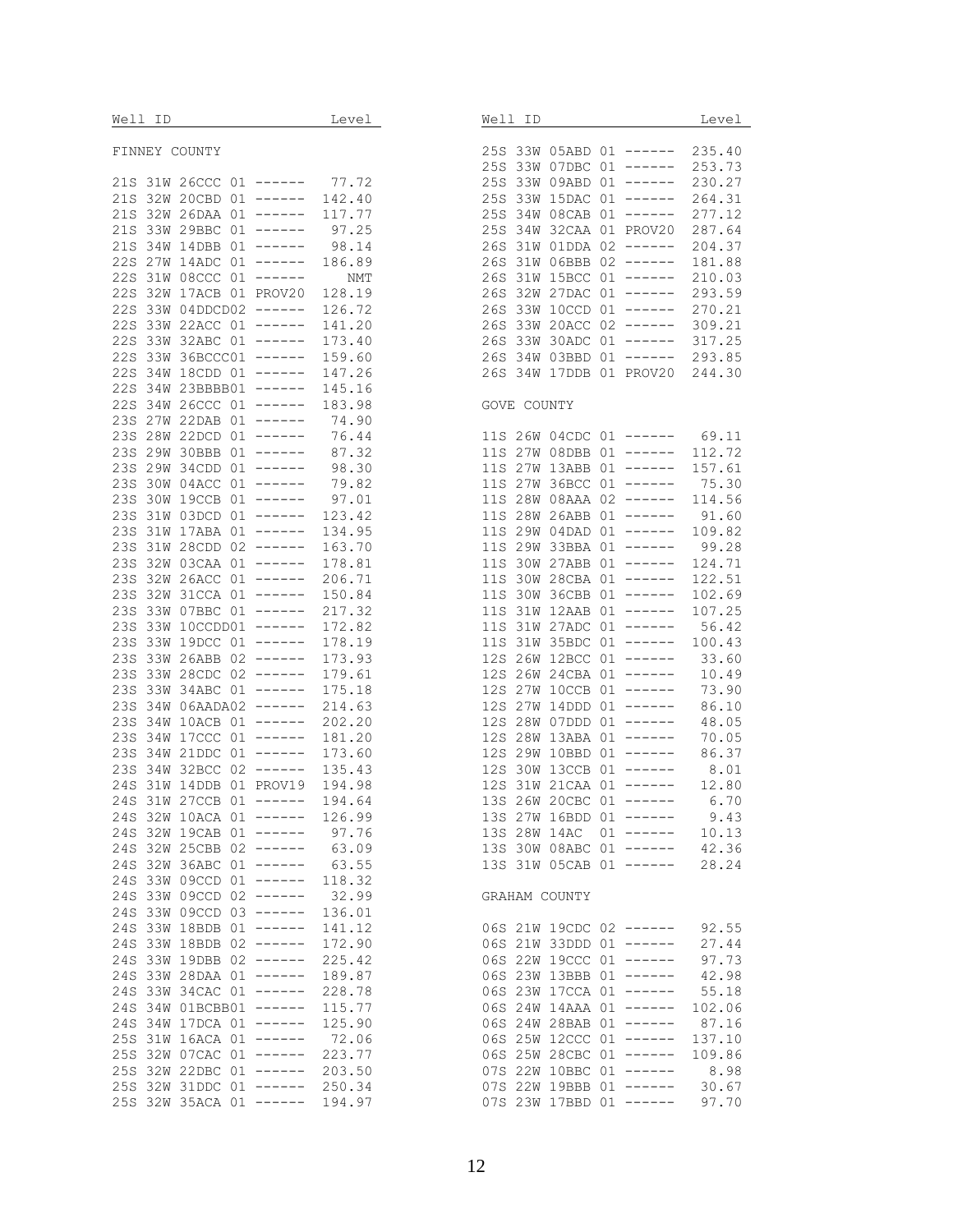| Well ID Level                                                 |        | Well ID                                                       | Level  |
|---------------------------------------------------------------|--------|---------------------------------------------------------------|--------|
| 07S 24W 08CBA 01 ------ 121.07                                |        | 24S 30W 31ABB 01 ------ 197.43                                |        |
| 07S 25W 24BBB 01 ------ 83.89                                 |        | 25S 27W 33ABB 01 ------ 158.05                                |        |
| 07S 25W 33DDD 01 ------ 96.68                                 |        | 25S 28W 11CCC 01 PROV21 155.74                                |        |
|                                                               |        |                                                               |        |
| 08S 21W 17ABB 01 ------ 23.03                                 |        | 25S 29W 07BCB 01 ------ 209.52                                |        |
| 08S 22W 18CDC 01 ------ 8.32                                  |        | 25S 29W 10DDC 01 ------ 201.60                                |        |
| 08S 24W 23ACC 01 ------ 29.35                                 |        | 25S 29W 33ADC 01 PROV19 99.01                                 |        |
| 08S 25W 24BAB 01 ------ 25.46                                 |        | 25S 30W 25BCC 01 ------ 98.01                                 |        |
| 09S 21W 19AAB 01 ------                                       | 16.92  | 25S 30W 28C 01 ------ 106.87                                  |        |
| 09S 21W 34BAA 01 ------ 24.43                                 |        | 26S 27W 12CDD 01 ------ 86.44                                 |        |
| 09S 22W 32ABAA01 ------ 38.71                                 |        | 26S 28W 06DDB 02 ------ 52.13                                 |        |
| 09S 23W 26BAA 01 ------ 36.76                                 |        | 26S 28W 25DAC 01 PROV20 179.46                                |        |
| 09S 24W 22BAA 01 ------ 85.16                                 |        | 26S 29W 26DBA 01 ------ 194.15                                |        |
| 09S 25W 05BBD 01 ------ 79.28                                 |        | 26S 30W 24DDD 01 ------ 189.30                                |        |
| 09S 25W 14DDD 01 ------ 81.33                                 |        | 26S 30W 32DBD 01 PROV19                                       | 187.25 |
| 09S 25W 29BBB 01 ------ 123.76                                |        | 27S 27W 07ADC 01 ------ 138.23                                |        |
| 09S 25W 35ADD 01 ------ 85.43                                 |        | 27S 28W 05AAA 01 ------                                       | 207.68 |
| 10S 24W 10ADD 01 ------ 37.11                                 |        | 27S 28W 26ADD 01 ------                                       | 208.32 |
|                                                               |        | 27S 28W 26ADD 02 ------ 326.56                                |        |
| 10S 24W 23DCC 01 ------ 5.73<br>10S 25W 22AAA 01 ------ 20.92 |        | 27S 28W 30CDD 01 ------ 180.90                                |        |
|                                                               |        | 27S 29W 12DCC 01 PROV21                                       | 225.30 |
| GRANT COUNTY                                                  |        | 27S 29W 27CAA 01 ------ 223.03                                |        |
|                                                               |        | 27S 30W 23BBC 01 ------ 252.41                                |        |
| 27S 35W 17ADD 01 ------ 366.95                                |        | 28S 29W 16ACC 01 ------                                       | 180.30 |
| 27S 35W 25BDC 01 ------ 348.05                                |        | 28S 29W 32CCA 01 ------ 175.26                                |        |
| 27S 36W 01ADB 01 ------                                       | 335.63 | 28S 30W 12ACB 01 PROV20 242.97                                |        |
|                                                               |        | 28S 30W 17BAB 01 ------ 270.27                                |        |
| 27S 36W 21DCD 01 ------                                       | 360.41 |                                                               |        |
| 27S 38W 12ADC 01 ------ 227.15                                |        | 29S 29W 27BCB 02 ------ 211.23                                |        |
| 27S 38W 21BCC 01 ------ 236.79                                |        | 29S 30W 08CCB 01 ------ 260.07                                |        |
| 27S 38W 31CAC 01 PROV19                                       | 347.21 | 29S 30W 22BBC 02 ------ 295.54                                |        |
| 28S 35W 03DBB 01 ------                                       | 397.08 |                                                               |        |
| 28S 35W 36ABC 01 ------                                       | 361.29 | HARVEY COUNTY                                                 |        |
| 28S 36W 09B 01 ------                                         | 327.24 |                                                               |        |
| 28S 36W 18ABC 01 ------                                       | 268.69 | 22S 02W 05CBD 01 ------ 54.21                                 |        |
| 28S 36W 24ADA 01 ------                                       | 372.49 | 22S 02W 29BBA 01 ------                                       | 22.77  |
| 28S 37W 10ADB 01 ------                                       | 270.11 | 22S 03W 02DCD 01 ------                                       | 39.11  |
| 28S 37W 33DDC 01 ------                                       | 109.49 | 22S 03W 29BDB 01 ------                                       | 15.06  |
| 28S 38W 33BDB 01 ------                                       | 273.90 | 22S 03W 35AAA 01 ------                                       | 15.50  |
| 29S 35W 07CBD 01 ------                                       | 273.14 | 23S 01W 19BCA 01 ------                                       | 43.93  |
| 29S 36W 04BAC 01 ------                                       | 303.00 | 23S 02W 22CCD 01 ------                                       | 16.31  |
| 29S 36W 19BCB 01 ------ 259.73                                |        | 23S 03W 06DDD 01 ------ 72.30                                 |        |
| 29S 36W 33ADB 01 ------ 253.89                                |        | 23S 03W 14AAC 01 ------ 33.63<br>23S 03W 32DCC 03 ------ 7.50 |        |
| 29S 37W 29BBA 01 ------ 317.45                                |        |                                                               |        |
| 29S 38W 07CCB 01 ------                                       | 245.84 | 24S 01W 05AAB 01 ------                                       | 22.85  |
| 29S 38W 31DCD 01 ------ 253.11                                |        | 24S 01W 19BCC 01 ------                                       | 15.41  |
| 30S 35W 02DBC 01 ------                                       | 375.04 | 24S 01W 22BCC 01 ------                                       | 32.38  |
| 30S 35W 19BCD 01 ------                                       | 304.83 | 24S 02W 04CCD 01 ------                                       | 30.54  |
| 30S 36W 01BBB 01 ------                                       | 262.37 | 24S 02W 28DDD 01 ------                                       | 18.73  |
| 30S 36W 32BBC 01 ------                                       | 264.29 | 24S 03W 15DAA 03 ------                                       | 10.09  |
| 30S 37W 15CBB 01 ------ 299.10                                |        |                                                               |        |
| 30S 38W 13CCC 01 ------                                       | NMT    | HASKELL COUNTY                                                |        |
|                                                               |        |                                                               |        |
| GRAY COUNTY                                                   |        | 27S 31W 09CDB 01 ------                                       | 261.78 |
|                                                               |        | 27S 31W 24CDC 03 PROV19                                       | 266.60 |
| 24S 27W 08CCC 01 ------ 93.90                                 |        | 27S 31W 36BDC 01 ------                                       | 309.92 |
| 24S 27W 14ABB 01 ------                                       | 66.05  | 27S 32W 06BCC 01 ------                                       | 310.17 |
| 24S 27W 31CDD 01 ------                                       | 116.59 | 27S 32W 15CAB 02 ------                                       | 303.09 |
|                                                               |        |                                                               |        |
| 24S 28W 28BBA 01 ------                                       | 133.91 | 27S 32W 36BBC 01 PROV20                                       | 367.86 |
| 24S 28W 31DDD 02 ------                                       | 181.35 | 27S 33W 19CAB 01 PROV20                                       | 389.58 |
| 24S 29W 16DDB 01 ------                                       | 146.30 | 27S 33W 26CDB 01 ------                                       | 370.19 |
| 24S 29W 18CCB 01 ------                                       | 165.63 | 27S 34W 16DDD 02 ------                                       | 311.98 |
| 24S 30W 15CCC 02 ------                                       | 184.52 | 27S 34W 28DAA 02 ------                                       | 337.76 |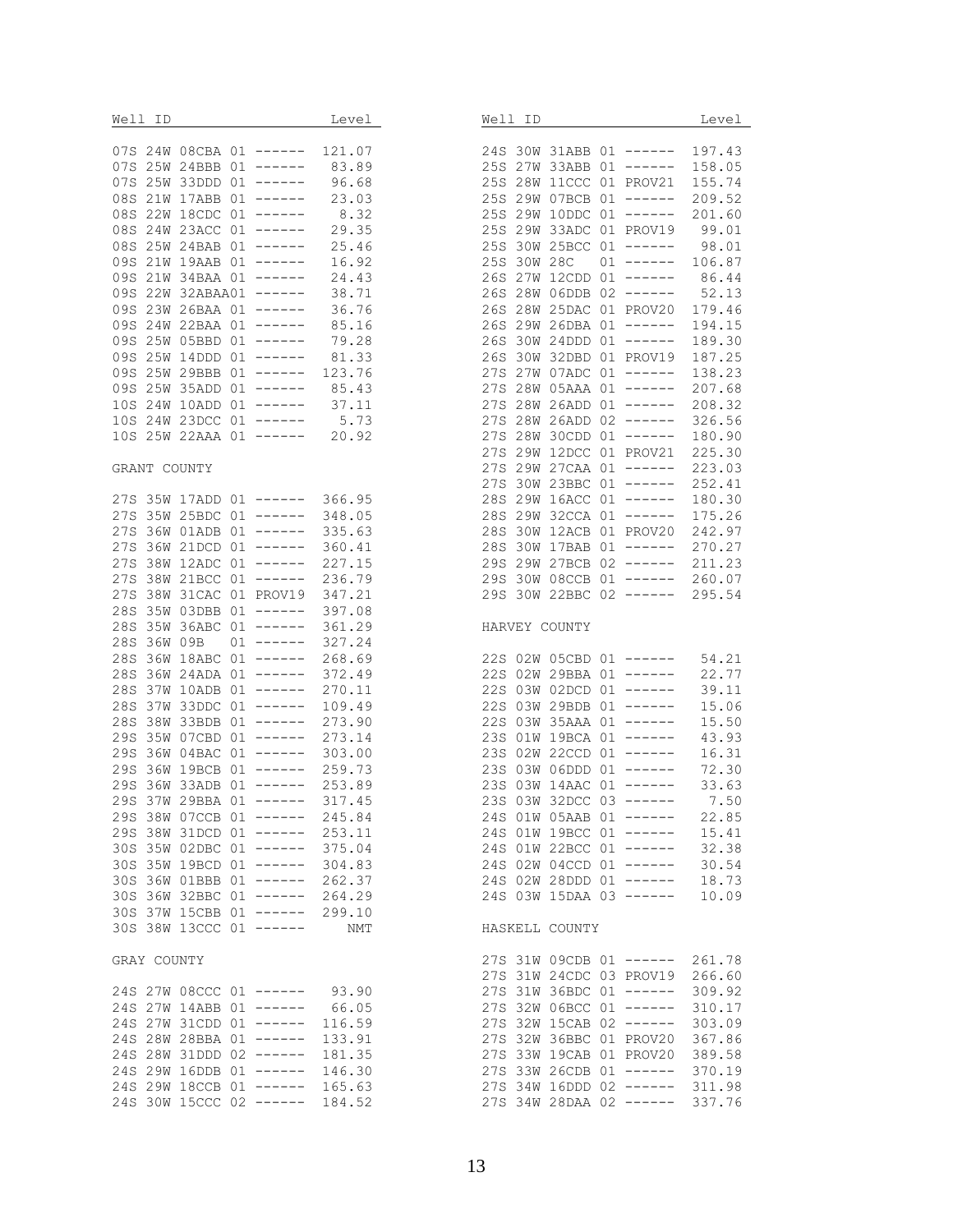| Well ID Level                                                                                      | Well ID Level                                                  |        |
|----------------------------------------------------------------------------------------------------|----------------------------------------------------------------|--------|
|                                                                                                    |                                                                |        |
| 28S 31W 19AAA 01 ------ 348.06<br>28S 31W 35CCB 01 ----- 264 89                                    | 25S 37W 15ABA 02 ------ .51<br>25S 38W 08CAA 01 ------ 45.56   |        |
| 28S 31W 35CCB 01 ------ 264.89<br>288 32W 08CBB 01 PROV20 391.49                                   |                                                                |        |
|                                                                                                    | 25S 38W 20ACC 01 ------ 71.13                                  |        |
| 28S 33W 07CBB 01 ------ 444.44                                                                     | 26S 35W 04AAD 01 ------ 270.86                                 |        |
| 28S 33W 20ACD 01 ------ 424.17                                                                     | 26S 35W 29BBD 01 ------                                        | 283.95 |
| 28S 34W 35CBB 01 ------ 407.30                                                                     | 26S 35W 36DDB 01 ------                                        | 292.33 |
| 29S 31W 09CBB 01 ------ 325.07                                                                     | 26S 36W 21DDB 01 ------ 314.88                                 |        |
| 295 32W 05CCB 01 PROV19 378.28<br>296 32W 19CCC 01 ------ 371.69                                   | 26S 37W 06ACB 01 ------ 27.05                                  |        |
| 29S 32W 19CCC 01 ------ 371.69                                                                     | 26S 37W 23BBC 01 ------ 252.65                                 |        |
| 29S 32W 24CCA 01 PROV19 343.94                                                                     |                                                                |        |
| 29S 33W 28BCB 02 ------ 390.03                                                                     | KINGMAN COUNTY                                                 |        |
| 29S 34W 18BDD 01 PROV20 399.24                                                                     |                                                                |        |
| 30S 31W 09CBB 01 ------ 316.32                                                                     | 27S 06W 12CCD 01 ------ 11.96                                  |        |
| 30S 32W 22BBB 01 ------ 346.72                                                                     | 27S 06W 16CCB 01 ------ 4.83                                   |        |
| 30S 32W 31BBC 01 ------ 334.81<br>30S 32W 31BBC 01 ------ 334.81<br>30S 32W 35BBA 01 ------ 310.49 | 27S 07W 03ADC 02 ------ 10.19                                  |        |
|                                                                                                    | 27S 08W 14DDC 01 ------ 1.10                                   |        |
| 30S 33W 14CBD 01 ------ 379.24                                                                     | 27S 08W 17DAC 01 ------ 33.51                                  |        |
| 30S 34W 05BBB 01 ------ 374.21                                                                     | 27S 08W 35CBC 01 ------ 21.54                                  |        |
| 30S 34W 11BBC 01 ------ 376.14<br>30S 34W 31BDB 01 ------ 213.69                                   | 27S 09W 17CAA 01 PROV19 53.08                                  |        |
|                                                                                                    | 27S 10W 03DDD 01 ------ 51.08                                  |        |
|                                                                                                    | 27S 10W 17DDD 01 ------ 61.73                                  |        |
| HODGEMAN COUNTY                                                                                    | 28S 07W 29CDD 01 ------ 25.21                                  |        |
|                                                                                                    | 28S 07W 35CCD 01 ------ 22.06                                  |        |
| 22S 24W 15BDA 01 ------ 258.95                                                                     | 28S 08W 21BBB 01 ------ 2.51                                   |        |
| 228 24W 26DDA 01 ------ NMT                                                                        | 28S 09W 01BCC 01 ------ 7.52<br>28S 09W 21AAA 01 ------ 28.43  |        |
| 22S 24W 35DAC 01 ------ NMT                                                                        |                                                                |        |
| 23S 22W 07DAA 01 ------ 91.26                                                                      | 28S 09W 29CCC 01 ------ 33.48                                  |        |
| 235 23W 04AAD 01 ------ 30.68                                                                      | 28S 09W 34AAB 01 ------                                        | 42.25  |
| 23S 23W 04DCA 01 ------ 29.52                                                                      | 28S 10W 16BCB 01 ------ 49.64                                  |        |
| 23S 24W 11DAA 01 ------ 132.19                                                                     | 29S 06W 20ACC 01 ------ 19.80                                  |        |
| 23S 26W 07CCC 01 ------ 327.55                                                                     | 29S 06W 24CDD 01 ------ 11.70<br>29S 08W 06DBC 01 ------ UTM   |        |
| 23S 26W 20CCC 01 ------ 42.46                                                                      |                                                                |        |
| 23S 26W 20DCC 01 ------ 67.95                                                                      | 29S 09W 18DCB 01 ------ 62.74                                  |        |
| 23S 26W 31CDD 01 ------ 66.31                                                                      | 29S 09W 23DDD 01 ------                                        | 14.52  |
| 24S 23W 03CCC 01 ------ 59.70<br>24S 23W 06AAB 01 ------ 224.81                                    | 29S 10W 19DDB 01 ------                                        | 24.82  |
|                                                                                                    | 30S 05W 12CCA 02 ------ 19.75                                  |        |
| 24S 24W 02CCC 01 ------ 52.82                                                                      | 30S 10W 05BBD 01 ------ 43.75                                  |        |
| 24S 24W 20CCC 01 ------ 62.12<br>24S 25W 22BAB 01 ------ 79.53                                     | 30S 10W 13AAC 01 ------ 71.66<br>30S 10W 28DAC 01 ------ 20.59 |        |
|                                                                                                    |                                                                |        |
| KEARNY COUNTY                                                                                      | KIOWA COUNTY                                                   |        |
|                                                                                                    |                                                                |        |
| 132.25<br>22S 37W 34BBC 01 ------                                                                  | 27S 16W 10BAC 01 ------                                        | 36.03  |
| 23S 35W 05ACC 01 ------<br>166.41                                                                  | 27S 16W 19BBD 01 ------                                        | 41.70  |
| 23S 35W 12CCC 02 ------<br>195.15                                                                  | 27S 16W 28CDD 01 ------                                        | 72.79  |
| 23S 35W 24BBB 03 ------<br>186.41                                                                  | 27S 17W 21ADC 01 ------                                        | 47.41  |
| 23S 35W 25BBB 03 ------<br>152.40                                                                  | 27S 18W 09ABD 01 ------                                        | 77.52  |
| 23S 36W 04CBB 01 ------<br>139.81                                                                  | 27S 18W 13AAA 01 ------                                        | 40.96  |
| 23S 36W 32BBB 02 ------<br>253.49                                                                  | 27S 18W 18DDC 01 ------                                        | 35.72  |
| 23S 37W 04ABC 01 ------<br>188.35                                                                  | 27S 18W 22ADC 01 ------                                        | 44.09  |
| 23S 38W 36BAA 03 ------<br>239.29                                                                  | 27S 18W 35AAC 01 ------                                        | 48.89  |
| 24S 35W 09CCC 02 ------<br>61.33                                                                   | 27S 19W 16DBD 01 ------                                        | 76.04  |
| 24S 35W 11CBC 01 ------<br>46.92                                                                   | 27S 20W 26ABD 02 ------                                        | 57.79  |
| 24S 36W 01ADA 01 ------<br>113.35                                                                  | 27S 20W 32ABD 01 ------                                        | 57.60  |
| 24S 36W 23CBB 02 ------<br>43.74                                                                   | 28S 16W 12BCA 01 ------                                        | 112.98 |
| 25S 35W 02BAA 01 ------<br>212.67                                                                  | 28S 16W 17AAC 01 ------                                        | 127.07 |
| 25S 35W 26BBB 01 ------<br>287.39                                                                  | 28S 16W 31DCA 01 ------                                        | 80.88  |
| 25S 36W 05BCA 01 ------<br>8.84                                                                    | 28S 17W 01CAB 01 ------                                        | 69.47  |
| 25S 36W 14B 01 -----<br>153.72                                                                     | 28S 17W 15DDB 01 ------                                        | 105.11 |
| 25S 36W 19CDB 01 ------ 116.80                                                                     | 28S 18W 19CCB 01 ------                                        | 99.10  |
| 25S 36W 35CBB 01 ------ 214.25                                                                     | 28S 18W 25CAC 01 ------                                        | 117.50 |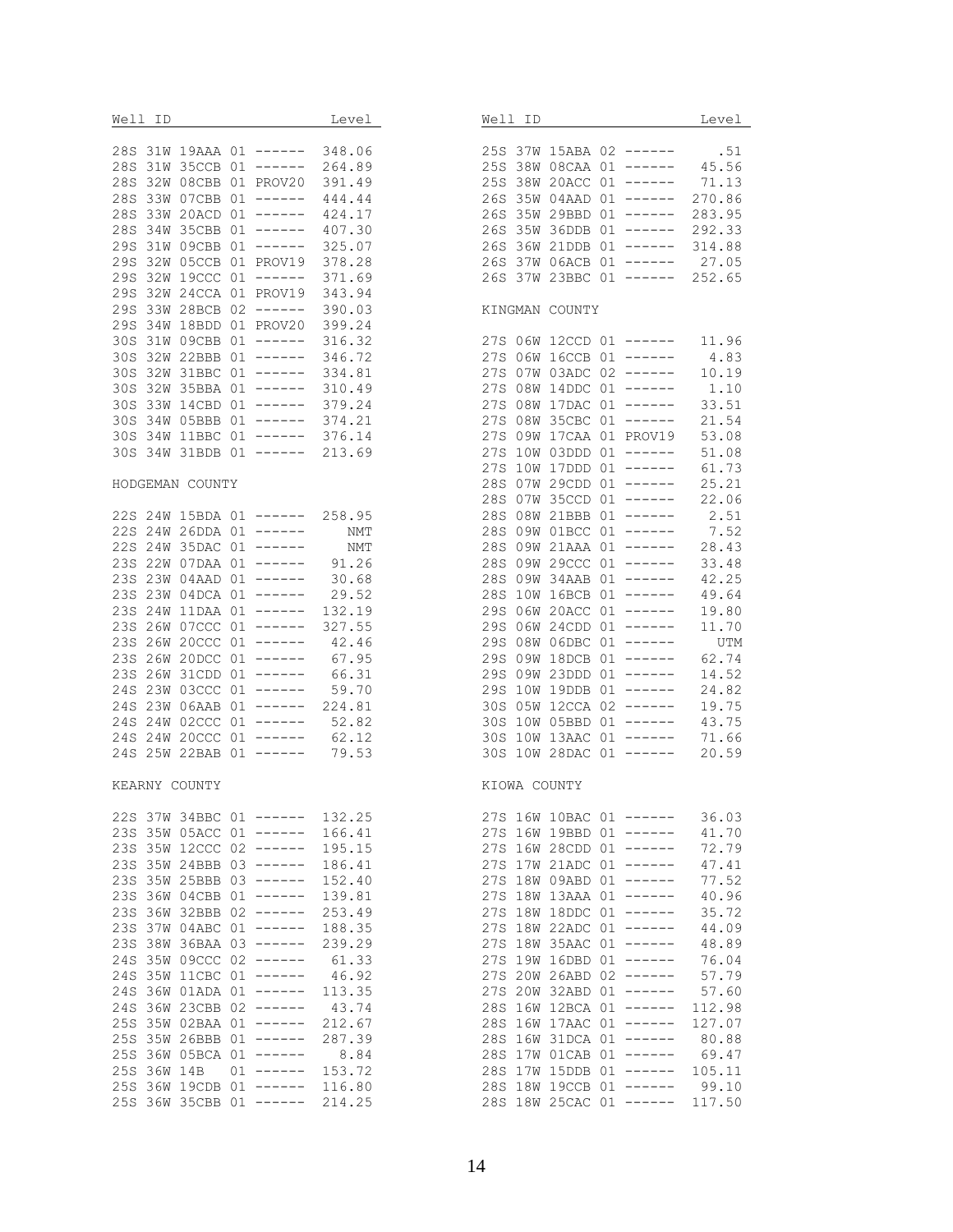| Well ID Level                                                  |        | Well ID and the Media and the Media and the Media and the Media and the Media and the Media and the Media and | Level  |
|----------------------------------------------------------------|--------|---------------------------------------------------------------------------------------------------------------|--------|
| 28S 19W 10AAC 01 ------ 111.07                                 |        |                                                                                                               |        |
| 28S 19W 33CBD 01 ------ 140.32                                 |        | 18S 25W 33BBC 01 ------ 17.81<br>18S 26W 06BAB 02 ------ 6.55                                                 |        |
| 28S 20W 01DCB 02 ------ 81.99                                  |        | 19S 23W 01CCB 01 ------                                                                                       | 95.01  |
|                                                                |        | 19S 23W 08CBB 01 ------                                                                                       | 18.60  |
| 28S 20W 30ACA 01 ------ 49.52                                  |        |                                                                                                               |        |
| 29S 16W 02ADB 02 ------ 55.11<br>29S 17W 04ABC 01 ------ 55.56 |        | 20S 22W 20CCC 04 ------<br>20S 22W 35BCC 01 ------ 25.41                                                      | 25.18  |
|                                                                |        |                                                                                                               |        |
| 29S 17W 12DAA 01 ------ 51.73                                  |        | 20S 23W 32CDA 03 ------ 34.63                                                                                 |        |
| 29S 18W 07BBD 01 ------ 156.12                                 |        | 20S 26W 07BDC 01 ------ 22.42                                                                                 |        |
| 29S 19W 22BAA 01 ------ 158.78                                 |        |                                                                                                               |        |
| 29S 20W 11CDD 01 ------ 171.67                                 |        | NORTON COUNTY                                                                                                 |        |
| LANE COUNTY                                                    |        | 01S 21W 08CCD 01 ------ 137.91                                                                                |        |
|                                                                |        | 01S 21W 28CCD 01 ------ 92.91                                                                                 |        |
| 16S 29W 26CCD 01 ------ 113.86                                 |        | 01S 22W 33DCC 01 ------ 90.93                                                                                 |        |
| 16S 29W 33BAB 01 ------ 115.55                                 |        | 01S 24W 13BCB 01 ------ 110.93                                                                                |        |
| 16S 30W 29CDD 01 ------ 132.05                                 |        | 01S 25W 25BBB 01 ------ 35.59                                                                                 |        |
| 17S 27W 20CCC 01 ------                                        | 100.94 | 02S 21W 02DDB 01 ------ 16.92                                                                                 |        |
| 17S 27W 26CCC 01 ------ 95.34                                  |        |                                                                                                               |        |
| 17S 28W 07BBB 01 ------ 110.53                                 |        | 02S 21W 18CAA 01 ------ 12.41<br>02S 21W 33CCC 01 ------ 84.42                                                |        |
| 17S 28W 15BBC 01 ------                                        | 116.07 | 02S 21W 36CAA 01 ------ 115.80                                                                                |        |
| 17S 28W 26ABB 01 ------                                        | 107.53 |                                                                                                               |        |
| 17S 28W 34CBB 01 ------ 97.67                                  |        | 02S 22W 28DCC 01 ------ 31.99<br>02S 23W 05DCA 01 ------ 91.04                                                |        |
| 17S 29W 07DAA 01 ------ 125.84                                 |        | 02S 23W 22AAA 01 ------ 69.51                                                                                 |        |
|                                                                |        |                                                                                                               |        |
| 17S 29W 36BAA 01 ------ 95.57                                  |        | 02S 23W 36BAC 01 ------ 23.40                                                                                 |        |
| 17S 30W 20BBB 01 ------ 122.27                                 |        | 02S 24W 16ADC 01 ------ 136.27                                                                                |        |
| 18S 28W 18ACC 01 ------ 66.56                                  |        | 02S 25W 14AAA 01 ------ 129.33                                                                                |        |
| 18S 29W 04DDA 01 ------ 74.85                                  |        | 02S 25W 35DBD 01 ------ 84.80                                                                                 |        |
| 18S 29W 23DBC 01 ------ 14.27                                  |        | 03S 21W 29DCC 01 ------                                                                                       | 102.18 |
| 18S 30W 02AAA 01 ------ 90.82                                  |        | 03S 22W 27BBA 01 ------ 150.79                                                                                |        |
| 18S 30W 02BBB 01 ------ 83.31                                  |        | 03S 23W 34ADD 02 ------ 80.32                                                                                 |        |
| 18S 30W 04BAB 01 ------ 84.91<br>18S 30W 23AAA 01 ------ 58.75 |        | 03S 24W 35ADB 01 PROV19 156.07                                                                                |        |
|                                                                |        | 03S 25W 33AAD 01 ------                                                                                       | 28.67  |
| 18S 30W 35CCC 01 PROV20 52.19                                  |        | 04S 21W 35DDC 01 ------ 14.78                                                                                 |        |
|                                                                |        | 04S 23W 19DDB 01 ------ 128.43                                                                                |        |
| MCPHERSON COUNTY                                               |        | 04S 25W 28BAA 01 ------                                                                                       | 149.11 |
|                                                                |        | 04S 25W 34CDC 01 ------                                                                                       | 86.43  |
| 18S 03W 30CCC 02 ------ 117.53                                 |        | 05S 21W 25ADC 01 ------ 136.36                                                                                |        |
|                                                                |        |                                                                                                               |        |
| 18S 04W 21CCC 01 ------ 14.93<br>19S 01W 32DAC 01 ------ 46.45 |        | 05S 22W 18CCD 01 ------ 10.25<br>05S 24W 14BDC 01 ------ 12.97                                                |        |
| 19S 03W 16BCB 01 ------ 102.74                                 |        | 05S 24W 20CCC 01 ------                                                                                       | 11.44  |
|                                                                |        | 05S 25W 28DCC 01 ------                                                                                       | 17.34  |
| 19S 04W 15AAC 01 ------ 90.42<br>20S 01W 22BBB 01 ------ 10.78 |        |                                                                                                               |        |
| 20S 02W 34CBD 01 ------                                        | 16.77  | OSBORNE COUNTY                                                                                                |        |
| 20S 03W 22DAA 01 ------ 49.33                                  |        |                                                                                                               |        |
|                                                                |        |                                                                                                               |        |
| 20S 03W 30BBD 01 ------                                        | 63.73  | 07S 12W 28ABA 01 ------ 31.61                                                                                 |        |
| $20S$ 04W 02DAD 01 ------                                      | 78.04  | 07S 15W 10CCC 01 ------                                                                                       | 17.26  |
| 20S 04W 15BDD 01 ------ 62.12                                  |        |                                                                                                               |        |
| 20S 04W 27DBD 01 ------                                        | 51.85  | PAWNEE COUNTY                                                                                                 |        |
| 21S 02W 36ABD 01 ------                                        | 11.23  |                                                                                                               |        |
| 21S 03W 06CBD 01 ------                                        | 52.18  | 21S 15W 11CBB 01 ------                                                                                       | 10.24  |
| 21S 03W 11AAC 01 ------ 44.29                                  |        | 21S 15W 17CCC 01 ------                                                                                       | 12.80  |
| 21S 03W 33BBC 01 ------ 48.20                                  |        | $21S$ 15W 29BAB 01 ------                                                                                     | 10.39  |
| 21S 04W 26CDC 03 ------ 36.23                                  |        | 21S 15W 31BAD 02 PROV19                                                                                       | 17.69  |
|                                                                |        | 21S 19W 27CCC 01 ------                                                                                       | 46.07  |
| NESS COUNTY                                                    |        | 21S 20W 29BBB 01 ------                                                                                       | 44.04  |
|                                                                |        | 22S 15W 03AAA 01 ------                                                                                       | 33.09  |
| 16S 24W 15ABB 01 ------ 27.19                                  |        | 22S 15W 03AAA 02 ------                                                                                       | 34.69  |
| 16S 26W 24DDA 01 ------                                        | 59.24  | 22S 15W 13DCA 02 ------                                                                                       | 47.54  |
| 18S 21W 25AAB 01 ------ 24.55                                  |        | 22S 15W 33DDD 01 ------                                                                                       | 41.22  |
| 18S 21W 31CAA 01 ------ 26.86                                  |        | 22S 16W 03CBC 02 ------                                                                                       | 14.94  |
| 18S 24W 36ADB 01 ------ 32.64                                  |        | 22S 16W 06BBA 01 ------                                                                                       | 12.52  |
|                                                                |        |                                                                                                               |        |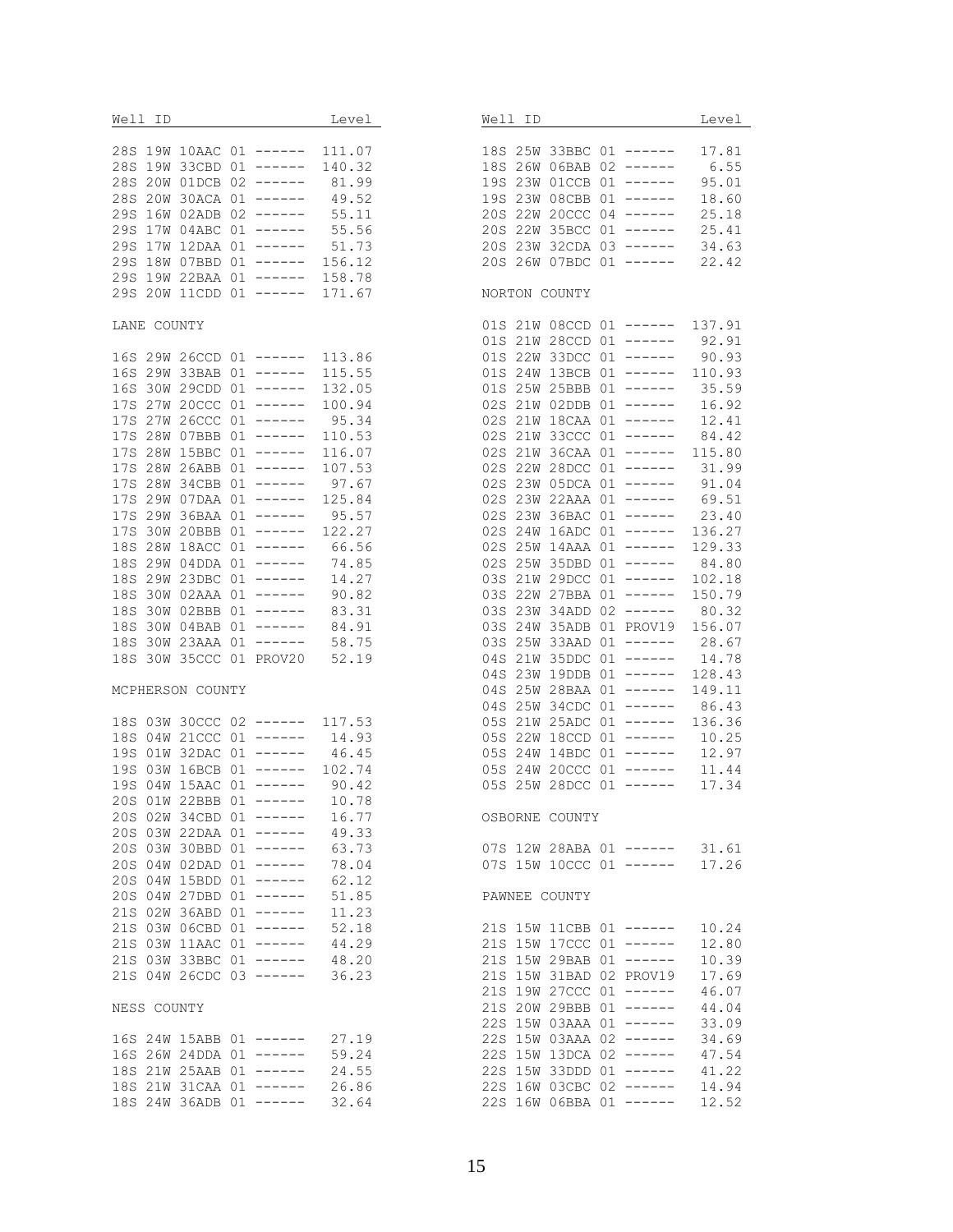|             |                 | Well ID Level                                                                                   |       |                                |     |             | Well ID _____              |
|-------------|-----------------|-------------------------------------------------------------------------------------------------|-------|--------------------------------|-----|-------------|----------------------------|
|             |                 |                                                                                                 |       |                                |     |             |                            |
|             |                 | 22S 16W 23AAA 01 ------ 39.69<br>22S 16W 32CDD 02 ------ 34.62                                  |       | 28S 13W 17AAZ<br>28S 13W 26DCF |     |             | 28S 13W 26DCH              |
|             |                 | 22S 17W 05BBC 02 ------ 16.51                                                                   |       |                                |     |             | 28S 15W 23CCI              |
|             |                 | 22S 17W 18AAD 01 ------ 27.60                                                                   |       |                                |     |             | 29S 11W 29AAI              |
|             |                 |                                                                                                 |       |                                |     |             | 29S 12W 12BAI              |
|             |                 | 22S 17W 24CBC 01 ------ 10.32<br>22S 17W 27BBD 01 ------ 17.25                                  |       |                                |     |             | 29S 12W 20CCI              |
|             |                 | 22S 18W 04BCC 02 ------ 28.14                                                                   |       |                                |     |             | 29S 13W 12ABH              |
|             |                 |                                                                                                 |       |                                |     |             | 29S 13W 31CA               |
|             |                 | 22S 19W 07AAA 01 ------ 63.98<br>23S 15W 12DDB 01 ------ 30.38                                  |       |                                |     |             | 29S 14W 12BAA              |
|             |                 | 23S 16W 11CDC 02 ------ 27.99                                                                   |       |                                |     |             | 29S 14W 18A                |
|             |                 |                                                                                                 |       |                                |     |             | 29S 14W 31ACA              |
|             |                 | 23S 16W 35CCD 02 ------ 29.10<br>23S 17W 25AAC 01 ------ 27.25                                  |       |                                |     |             | 29S 15W 22DDI              |
|             |                 | 23S 17W 33CCA 02 ------ 36.80                                                                   |       |                                |     |             |                            |
|             |                 | 23S 18W 28DAD 01 ------ 8.87                                                                    |       | RENO COUNTY                    |     |             |                            |
|             |                 | 23S 18W 36DAC 01 ------ 30.58                                                                   |       |                                |     |             |                            |
|             |                 |                                                                                                 |       |                                |     |             | 22S 04W 12CDA              |
|             | PHILLIPS COUNTY |                                                                                                 |       |                                |     |             | 22S 06W 18BCE              |
|             |                 |                                                                                                 |       |                                |     |             | 22S 06W 28CCE              |
|             |                 |                                                                                                 |       |                                |     |             | 22S 07W 16BAI              |
|             |                 | 01S 16W 10ABA 01 ------ 17.56<br>01S 16W 31CBB 02 ------ 41.75                                  |       |                                |     |             | 22S 08W 33CCI              |
|             |                 | 01S 17W 21DDD 01 ------ 45.40                                                                   |       |                                |     |             | 22S 09W 03BBI              |
|             |                 | 01S 17W 31AAA 01 ------                                                                         | 18.20 |                                |     |             | 22S 09W 25BBA              |
|             |                 | 01S 18W 06BDD 01 ------ 23.88                                                                   |       |                                |     |             | 22S 10W 02DC               |
|             |                 | 01S 18W 34DCD 01 ------ 79.32                                                                   |       |                                |     |             | 22S 10W 08BBE              |
|             |                 |                                                                                                 |       |                                |     |             | 22S 10W 30DA               |
|             |                 | 01S 20W 02CCB 01 ------ 75.94<br>01S 20W 32ACB 01 ------ 14.92                                  |       |                                |     |             | 23S 04W 03BAB              |
|             |                 | 02S 18W 06BBC 01 ------ 99.03                                                                   |       |                                |     |             | 23S 04W 16BBH              |
|             |                 |                                                                                                 |       |                                |     |             | 23S 05W 05DD0              |
|             |                 | 02S 19W 09BBB 01 ------ 115.40<br>02S 20W 28BDD 01 ------ 35.91<br>04S 18W 27DDD 03 ------ 9.63 |       |                                |     |             | 23S 05W 31CCE              |
|             |                 |                                                                                                 |       |                                |     |             | 23S 06W 31DCB              |
|             |                 | 04S 19W 35DDD 01 ------ 15.25                                                                   |       |                                |     |             | 23S 07W 20BCO              |
|             |                 |                                                                                                 |       |                                |     |             | 23S 08W 18AAI              |
|             | PRATT COUNTY    |                                                                                                 |       |                                |     |             | 23S 08W 22AB               |
|             |                 |                                                                                                 |       |                                |     |             | 23S 09W 05CBI              |
|             |                 |                                                                                                 |       |                                |     |             | 23S 09W 21DDE              |
|             |                 | 26S 11W 01DDB 01 ------ 24.73<br>26S 11W 27AAC 01 ------ 23.97                                  |       |                                |     |             | 23S 09W 35CCO              |
|             |                 | 26S 11W 29BCB 01 ------ 16.68                                                                   |       |                                |     |             | 23S 10W 01AA               |
|             |                 |                                                                                                 |       |                                |     |             | 23S 10W 29DCA              |
|             |                 | 26S 12W 02ABA 01 ------ 34.74<br>26S 12W 17CCA 01 ------ 37.51                                  |       |                                |     |             | 24S 04W 05CBI              |
|             |                 | 26S 12W 34CDC 01 ------ NMT                                                                     |       |                                |     |             | 24S 04W 25BBI              |
|             |                 | 26S 12W 34CDC 02 ------ 43.11                                                                   |       |                                |     |             |                            |
|             |                 | 26S 13W 16DAA 02 ------ 26.50                                                                   |       | 24S 04W 31DAF<br>24S 05W 10CCZ |     |             |                            |
|             |                 | 26S 13W 19BBD 01 ------ 32.43                                                                   |       |                                |     |             | 24S 06W 03AAB              |
|             |                 | 26S 13W 34BCB 01 ------                                                                         | 54.00 |                                |     |             | 24S 06W 23CBA              |
|             |                 | 26S 14W 17DBC 01 ------                                                                         | 31.68 |                                |     |             | 24S 07W 28AAA              |
|             |                 | 26S 15W 01AAB 01 ------                                                                         | 23.97 |                                |     |             | 24S 08W 01BBB              |
|             |                 | 26S 15W 17BBC 01 ------                                                                         | 24.62 |                                |     |             | 24S 09W 19DDE              |
|             |                 | 27S 11W 12CBC 01 ------                                                                         | 46.74 |                                | 24S |             | 10W 06DBF                  |
|             |                 | 27S 11W 18CAA 01 ------                                                                         | 62.69 |                                | 24S |             | 10W 31CB0                  |
| 27S         |                 | 12W 33CBA 01 ------                                                                             | 3.50  |                                | 25S |             |                            |
| 27S 13W 19A |                 | $01$ ------                                                                                     | 63.05 |                                |     |             | 04W 02ABE<br>25S 07W 07BBI |
|             |                 | 27S 14W 03DAC 01 ------                                                                         | 49.69 |                                |     |             | 25S 07W 36CCO              |
|             |                 | 27S 15W 02ABC 01 ------                                                                         |       |                                |     |             |                            |
|             |                 |                                                                                                 | 40.01 |                                | 25S |             | 09W 01DCI                  |
|             |                 | 27S 15W 05CDB 01 ------                                                                         | 36.27 |                                |     | 25S 09W 17B |                            |
|             |                 | 27S 15W 32CCA 01 ------                                                                         | 62.78 |                                | 25S |             | 09W 30DDA                  |
|             |                 | 27S 15W 36ADD 01 ------                                                                         | 81.82 |                                | 25S |             | 10W 14BBH                  |
| 28S         |                 | 11W 12ACC 01 ------                                                                             | 33.50 |                                | 25S |             | 10W 19ABI                  |
|             |                 | 28S 11W 20CAC 01 ------                                                                         | 67.73 |                                |     |             | 26S 06W 13BAB              |
|             |                 | 28S 11W 34D 01 ------                                                                           | 70.26 |                                |     |             | 26S 07W 12DC0              |
|             |                 | 28S 12W 21BAD 01 ------                                                                         | 84.41 |                                |     |             | 26S 08W 06DC0              |
|             |                 | 28S 13W 02DDC 01 ------ 14.79                                                                   |       |                                |     |             | 26S 08W 14BCO              |

|                                                                                                                                                                                                                | Well ID                                                                                                                                                                                                        |                                                                                                                                                                                                                                                                           |                                                                                                                                                                      |                                                                                                                                                                                                                                                                                                                  | Level                                                                                                                                                                                                                                                         |  |
|----------------------------------------------------------------------------------------------------------------------------------------------------------------------------------------------------------------|----------------------------------------------------------------------------------------------------------------------------------------------------------------------------------------------------------------|---------------------------------------------------------------------------------------------------------------------------------------------------------------------------------------------------------------------------------------------------------------------------|----------------------------------------------------------------------------------------------------------------------------------------------------------------------|------------------------------------------------------------------------------------------------------------------------------------------------------------------------------------------------------------------------------------------------------------------------------------------------------------------|---------------------------------------------------------------------------------------------------------------------------------------------------------------------------------------------------------------------------------------------------------------|--|
| 28S<br>28S<br>28S<br>29S<br>29S<br>29S<br>29S<br>29S<br>29S<br>29S<br>29S<br>29S                                                                                                                               | 13W<br>13W<br>15W<br>11W<br>12W<br>12W<br>13W<br>13W<br>14W<br>14W<br>14W<br>15W                                                                                                                               | 17AAA<br>26DCB<br>23CCD<br>29AAD<br>12BAD<br>20CCD<br>12ABB<br>31CAA<br>12BAA<br>18A<br>31ACA<br>22DDD                                                                                                                                                                    | 01<br>01<br>01<br>01<br>01<br>01<br>01<br>01<br>04<br>01<br>01<br>01                                                                                                 | $------$<br>------<br>-------<br>$------$<br>-------<br>------<br>------<br>$------$<br>------<br>PROV20<br>$------$<br>------                                                                                                                                                                                   | 72.76<br>94.05<br>117.44<br>63.17<br>83.64<br>101.46<br>72.60<br>33.01<br>103.79<br>98.49<br>103.99<br>22.19                                                                                                                                                  |  |
|                                                                                                                                                                                                                | RENO COUNTY                                                                                                                                                                                                    |                                                                                                                                                                                                                                                                           |                                                                                                                                                                      |                                                                                                                                                                                                                                                                                                                  |                                                                                                                                                                                                                                                               |  |
| 22S<br>22S<br>22S<br>22S<br>22S<br>22S<br>22S<br>22S<br>22S<br>22S<br>23S<br>23S<br>23S<br>23S<br>23S<br>23S<br>23S<br>23S<br>23S<br>23S<br>23S<br>23S<br>23S<br>24S<br>24S<br>24S<br>24S<br>24S<br>24S<br>24S | 04W<br>06W<br>06W<br>07W<br>08W<br>09W<br>09W<br>10W<br>10W<br>10W<br>04W<br>04W<br>05W<br>05W<br>06W<br>07W<br>08W<br>08W<br>09W<br>09W<br>09W<br>10W<br>10W<br>04W<br>04W<br>04W<br>05W<br>06W<br>06W<br>07W | 12CDA<br>18BCB<br>28CCB<br>16BAD<br>33CCD<br>03BBD<br>25BBA<br>02DCC<br>08BBB<br>30DAA<br>03BAB<br>16BBB<br>05DDC<br>31CCB<br>31DCB<br>20BCC<br>18AAD<br>22AB<br>05CBD<br>21DDB<br>35CCC<br>01AAA<br>29DCA<br>05CBD<br>25BBD<br>31DAB<br>10CCA<br>03AAB<br>23CBA<br>28AAA | 01<br>01<br>02<br>01<br>01<br>01<br>01<br>01<br>02<br>01<br>01<br>01<br>01<br>01<br>01<br>01<br>01<br>01<br>01<br>03<br>01<br>02<br>01<br>02<br>01<br>01<br>01<br>01 | 01 ------<br>------<br>$01$ ------<br>$------$<br>------<br>------<br>$------$<br>------<br>------<br>------<br>-------<br>-------<br>------<br>------<br>------<br>------<br>$------$<br>------<br>-------<br>------<br>------<br>-------<br>$- - - - - - -$<br>------<br>------<br>------<br>------<br>------- | 36.21<br>9.60<br>10.06<br>8.38<br>7.88<br>30.61<br>20.23<br>5.80<br>9.42<br>9.96<br>9.09<br>UTM<br>13.81<br>13.13<br>32.68<br>4.42<br>7.08<br>7.77<br>16.56<br>12.61<br>23.69<br>11.01<br>15.33<br>10.27<br>6.67<br>23.46<br>21.72<br>30.85<br>12.85<br>14.35 |  |
| 24S<br>24S<br>24S<br>24S<br>25S<br>25S<br>25S<br>25S<br>25S<br>25S<br>25S<br>25S<br>26S<br>26S<br>26S<br>26S                                                                                                   | 08W<br>09W<br>10W<br>10W<br>04W<br>07W<br>07W<br>09W<br>09W<br>0 9 W<br>10W<br>10W<br>06W<br>07W<br>08W<br>08W                                                                                                 | 01BBB<br>19DDB<br>06DBB<br>31CBC<br>02ABB<br>07BBD<br>36CCC<br>01DCD<br>17B<br>30DDA<br>14BBB<br>19ABD<br>13BAB<br>12DCC<br>06DCC<br>14BCC                                                                                                                                | 01<br>01<br>01<br>01<br>01<br>01<br>01<br>01<br>01<br>01<br>01<br>01<br>01<br>02<br>01<br>01                                                                         | $- - - - - -$<br>------<br>------<br>------<br>------<br>------<br>------<br>------<br>------<br>-------<br>-------<br>------<br>------<br>------<br>------<br>PROV19                                                                                                                                            | 10.00<br>24.62<br>21.32<br>11.62<br>8.94<br>24.38<br>28.41<br>14.42<br>18.99<br>18.04<br>27.01<br>31.95<br>10.58<br>35.04<br>9.44<br>16.84                                                                                                                    |  |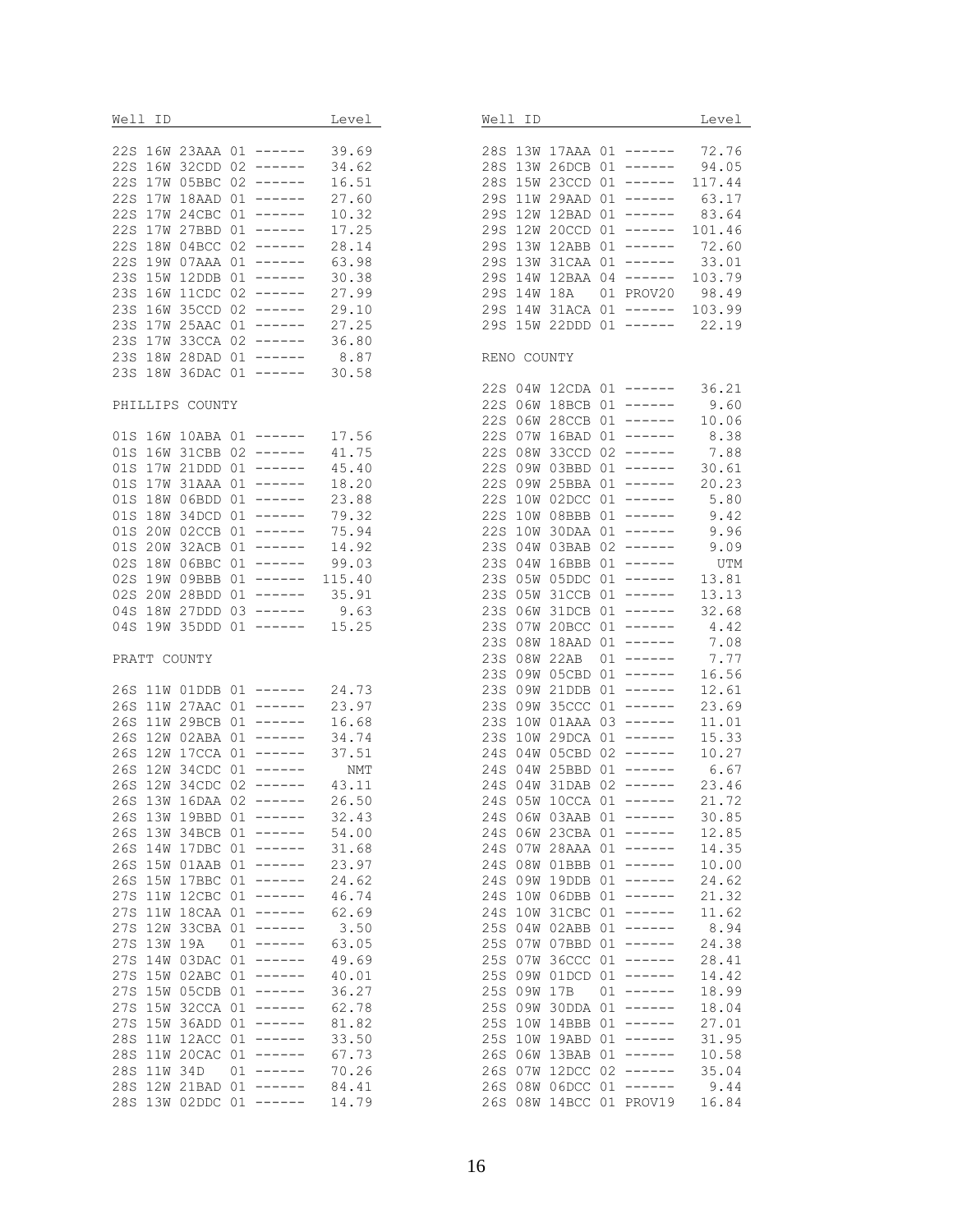| Well ID Level                                                  |                  | Well ID<br>Level                                                |
|----------------------------------------------------------------|------------------|-----------------------------------------------------------------|
| 26S 08W 30DBB 01 ------ 43.26                                  |                  | 19S 33W 06DBB 01 ------ 61.76                                   |
| 26S 09W 18AAA 01 ------ 8.32                                   |                  | 19S 33W 29CBB 03 ------ 119.36                                  |
| 26S 09W 31DCC 01 ------ 52.61                                  |                  | 19S 34W 19DCCC01 ------ 126.18                                  |
|                                                                |                  | 20S 31W 15DAB 01 ------ 27.30                                   |
| 26S 09W 34DBD 01 ------ 24.87<br>26S 10W 18CDC 01 ------ 24.80 |                  | 20S 32W 30BCD 01 ------ 137.38                                  |
| 26S 10W 32BBD 02 ------ 26.15                                  |                  | 20S 33W 09BBB 01 ------ 104.59                                  |
|                                                                |                  | 20S 33W 21ABA 01 ------ 137.65                                  |
| RICE COUNTY                                                    |                  | 20S 33W 36CAD 01 ------ 124.97                                  |
|                                                                |                  | 20S 34W 15BAA 01 ------ 101.39                                  |
| 19S 10W 07DDB 01 ------ 7.53                                   |                  | 20S 34W 36CCD 01 ------ 67.41                                   |
|                                                                |                  |                                                                 |
| 19S 10W 36CDC 01 ------ 9.14<br>20S 08W 22AAA 01 ------ 13.83  |                  | SEDGWICK COUNTY                                                 |
| 20S 09W 28ACD 01 ------ 15.61                                  |                  |                                                                 |
| 20S 10W 27BBB 01 ------ 31.63                                  |                  |                                                                 |
| 21S 07W 26CCA 01 ------ 12.87                                  |                  | 25S 01W 07ABD 01 ------ UTM<br>25S 01W 28DBA 01 ------ 15.66    |
| 21S 08W 09CBD 01 ------ 9.88                                   |                  | 25S 02W 22BBB 01 ------<br>7.58                                 |
| 21S 08W 25ABB 01 ------ 4.90                                   |                  | 25S 02W 23DBD 02 ------<br>13.22                                |
|                                                                |                  | 11.45<br>25S 03W 03DDD 01 ------                                |
| 21S 08W 32DBB 01 ------ 7.55<br>21S 09W 02DDA 01 ------ 10.06  |                  | 25S 03W 15CCC 01 ------<br>21.09                                |
| 21S 09W 08BDB 01 PROV19 8.51                                   |                  | 26S 01W 12BAD 01 ------<br>16.78                                |
| 21S 10W 07CCA 01 ------ 2.32                                   |                  | 26S 01W 19ABA 01 ------ 8.35                                    |
|                                                                |                  | 26S 02W 08AAB 01 ------<br>29.10                                |
| ROOKS COUNTY                                                   |                  | 26S 02W 29AAA 01 ------ 21.74                                   |
|                                                                |                  | 26S 03W 02AAC 01 ------ UTM                                     |
| 06S 19W 17BBB 01 ------ 14.69                                  |                  |                                                                 |
| 07S 17W 14CDD 01 ------ 14.74                                  |                  | SHERIDAN COUNTY                                                 |
| 09S 17W 33BBC 01 ------ 33.19                                  |                  |                                                                 |
| 09S 19W 32DDD 01 ------ 25.54                                  |                  | 06S 26W 26CBB 01 ------ 170.17                                  |
| 09S 20W 32AAA 01 ------ 37.83                                  |                  | 06S 27W 05CBB 01 ------ 110.96                                  |
| 09S 20W 34AAD 01 ------ 54.05                                  |                  | 06S 27W 08DCA 01 ------ 21.24                                   |
|                                                                |                  | 06S 27W 19ADC 01 ------ 40.70                                   |
| SCOTT COUNTY                                                   |                  | 06S 27W 25ABA 01 ------ 161.63                                  |
|                                                                |                  | 06S 28W 21BCD 01 ------ 122.38                                  |
| 16S 31W 31BCB 01 ------ 141.19                                 |                  | 06S 28W 28CDA 01 ------ 55.72                                   |
| 16S 32W 16BCA 01 ------ 154.80                                 |                  | 06S 29W 10DBC 01 ------ 138.41                                  |
| 16S 33W 19BBC 01 ------                                        | 168.67           | 06S 29W 24ABB 01 ------ 120.96                                  |
| 16S 33W 33BAA 01 ------                                        | 166.55           | 06S 30W 13BAA 01 ------ 134.68                                  |
| 16S 34W 13BBB 01 ------ 169.14                                 |                  | 06S 30W 14CCD 01 ------ 119.59<br>07S 26W 12BDB 01 ------ 99.67 |
| 16S 34W 29CBB 01 ------ 175.77<br>17S 31W 04DCC 01 ------      |                  | 07S 26W 19BBC 01 ------ 130.77                                  |
| 17S 31W 19CDA 01 ------ 150.54                                 | 137.39           | 07S 26W 28CAB 01 ------ 158.14                                  |
| 17S 31W 35CCB 01 ------ 108.59                                 |                  | 07S 27W 07A  01 ------ 175.90                                   |
|                                                                |                  | 07S 27W 22DAC 01 ------                                         |
| 17S 32W 16BBB 01 ------<br>17S 32W 27BBB 01 ------             | 165.36<br>163.70 | 124.80<br>192.26<br>07S 28W 08DCC 01 ------                     |
| 17S 33W 07BBA 01 ------                                        | 158.24           | 07S 28W 36ABA 01 ------<br>158.03                               |
| 17S 33W 14ACB 01 ------                                        | 166.26           | 07S 29W 05BBB 01 ------<br>131.82                               |
| 17S 34W 16ACB 02 ------                                        | 150.47           | 07S 29W 10ADC 01 PROV19<br>181.26                               |
| 17S 34W 25DBB 02 ------                                        | 150.46           | 07S 29W 27CCC 01 ------<br>216.01                               |
| 18S 31W 08CAB 01 PROV20                                        | 109.24           | 07S 29W 30ABA 01 ------<br>194.62                               |
| 18S 31W 24BCB 01 ------                                        | 68.78            | 125.10<br>07S 30W 08CBB 01 ------                               |
| 18S 32W 14BBB 01 ------                                        | 125.74           | 07S 30W 27DDD 01 ------<br>194.46                               |
| 18S 32W 17ABA 02 ------                                        | 146.82           | 08S 26W 14DAA 01 ------<br>14.44                                |
| 18S 33W 01AAA 01 ------                                        | 141.03           | $08S$ 26W 16CDD 01 ------<br>38.50                              |
| 18S 33W 03CCB 01 ------                                        | 138.60           | 08S 27W 11DCD 01 ------<br>12.73                                |
| 18S 33W 25BBB 01 ------                                        | 136.74           | 16.41<br>08S 27W 18DAA 01 ------                                |
| 18S 34W 07DBB 01 PROV20                                        | 122.21           | 08S 27W 33BBD 01 ------<br>18.44                                |
| 18S 34W 34BBC 01 ------                                        | 114.33           | 08S 27W 35CBB 01 ------<br>127.10                               |
| 19S 31W 17ADA 01 ------                                        | 66.42            | 108.64<br>08S 28W 11DAA 01 ------                               |
| 19S 32W 06CCB 01 ------                                        | 88.52            | 08S 28W 16AAC 01 ------<br>114.48                               |
| 19S 32W 16BCD 01 ------                                        | 64.86            | 08S 28W 17BDA 01 ------<br>139.75                               |
| 19S 32W 32ACB 01 ------ 97.98                                  |                  | 08S 29W 01BDD 01 ------<br>184.00                               |
|                                                                |                  |                                                                 |